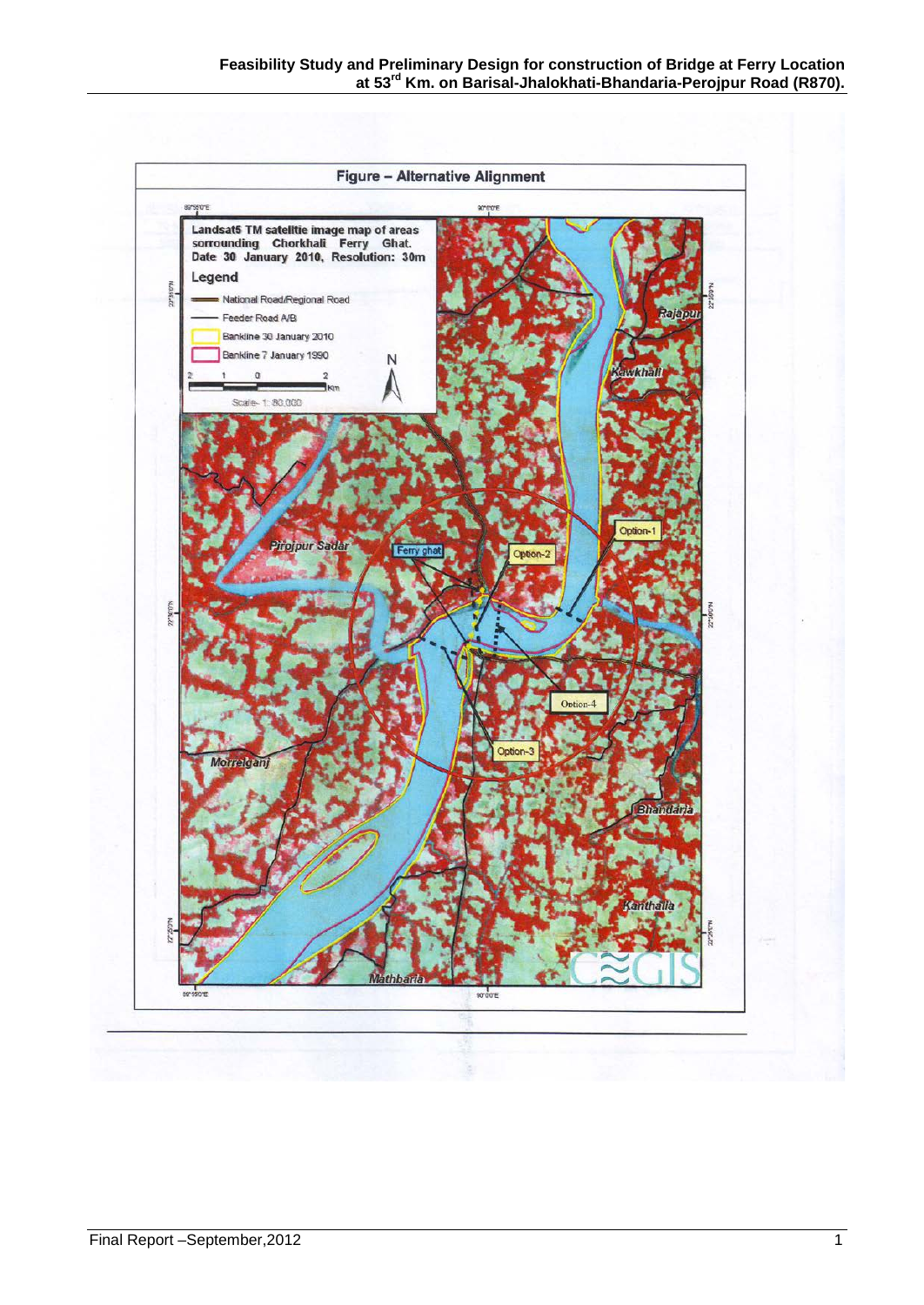# **OUT LINE OF THE PROJECT**

|   | ❖ Project site              |   | Proposed Bridge Site is at 53 <sup>rd</sup> km on Barisal-Jhalokati-<br>Bhandaria-Perojpur Road (R870)                                                                                                                                                                                                                               |
|---|-----------------------------|---|--------------------------------------------------------------------------------------------------------------------------------------------------------------------------------------------------------------------------------------------------------------------------------------------------------------------------------------|
|   | <b>Bridge</b>               | t | Total length of the bridge is 1520.0m. The Main bridge<br>and Viaduct are as follows;<br>Main Bridge is 800.0m long consist of segmental pre-<br>stressed post tensioned box girder.<br>Structural forms: $2x50+7x100 = 800.0m$<br>Viaduct is 720.0m long consist of pre-stressed I section<br>Structural forms: 12x30+12x30 =720.0m |
|   | ❖ Approach Road             | ÷ | Approx. 500.0m on each side                                                                                                                                                                                                                                                                                                          |
| ❖ | River Training Work (RTW) : |   | River Bank protection works would be 100m upstream<br>and 50m downstream of the bridge centre line on both<br>sides of the river.                                                                                                                                                                                                    |
| ❖ | <b>Project Cost</b>         | ÷ | BDT 6081.36 Million                                                                                                                                                                                                                                                                                                                  |
| ❖ | <b>Construction Period</b>  | ÷ | 2014 to 2017 (4 years)                                                                                                                                                                                                                                                                                                               |
|   | ❖ NPV                       |   | BDT1095.60 Million                                                                                                                                                                                                                                                                                                                   |
|   | $\div$ BCR                  |   | 1.31                                                                                                                                                                                                                                                                                                                                 |
| ❖ | <b>EIRR</b>                 | ÷ | 18.72%                                                                                                                                                                                                                                                                                                                               |
|   | ❖ Traffic Volume            | ÷ | Motorized Traffic 31,209 Veh /day at the Year 2047.                                                                                                                                                                                                                                                                                  |
| ❖ | <b>Indirect Benefit</b>     |   | Will increase the economic activity, educational activity<br>and overall benefit of the region.                                                                                                                                                                                                                                      |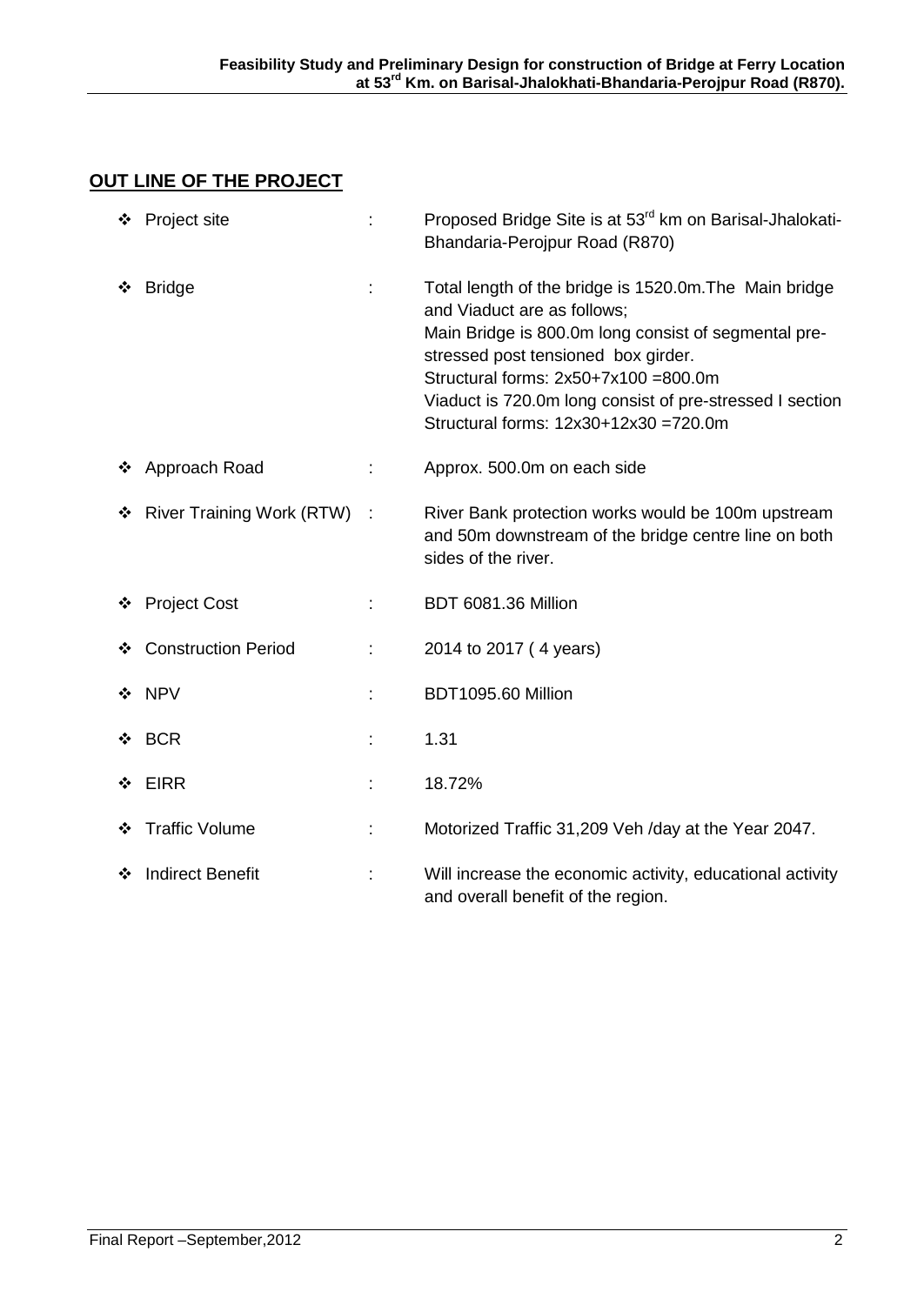# **EXECUTIVE SUMMARY**

## **01) Introduction**

Govt. of Bangladesh, through Bangladesh Bridge Authority as executing agency contracted JV of SARM Associates Ltd and BETS Consulting Engineers for carrying out Feasibility Study for constructing of bridges at 3 ferry locations namely

- a) At Charkhali Ferry Ghat (R870) on Kocha River
- b) At Galachipa Ferry Ghat (Z8806) on Galachipa River
- c) At Mirganj Ferry Ghat (Z8034) on Arial khan (Branch)

The purpose of the Executive Summary is to highlight the Major findings of various studies and the conclusions and recommendations of the study team.

The Notification of Award for providing Consultancy Services was issued by the Chief Engineer on 28 June 2011. The Consultant has started their work from July 2011.The Consultant submitted the reports as following table;

| <b>Types of Report</b>            | Date of submission |
|-----------------------------------|--------------------|
| <b>Inception Report</b>           | 27 July 2011       |
| Interim Report                    | 29 December 2011   |
| <b>Draft Final Report</b>         | 04 April 2012      |
| <b>Draft Final Report Revised</b> | 06 June 2012       |

## **02) Project Background**

### *Reasons for the project*

Bangladesh is a country with innumerable rivers flowing across its territory. The Padma River is the mightiest of all these and ranks as the fifth largest river in the world in terms of volumetric discharge. The western part of deltaic Bangladesh is physically detached from northern and eastern part including capital city, until a massive bridge is built across the Padma River.

Ferry crossing at Ferry locations which are the major tidal stream, considerably hampers road communication particularly during flood season. The 3 (Three) bridges at those ferry locations as mentioned will grossly improve the road communications. These will improve the socio-economic condition and industrial development of the area.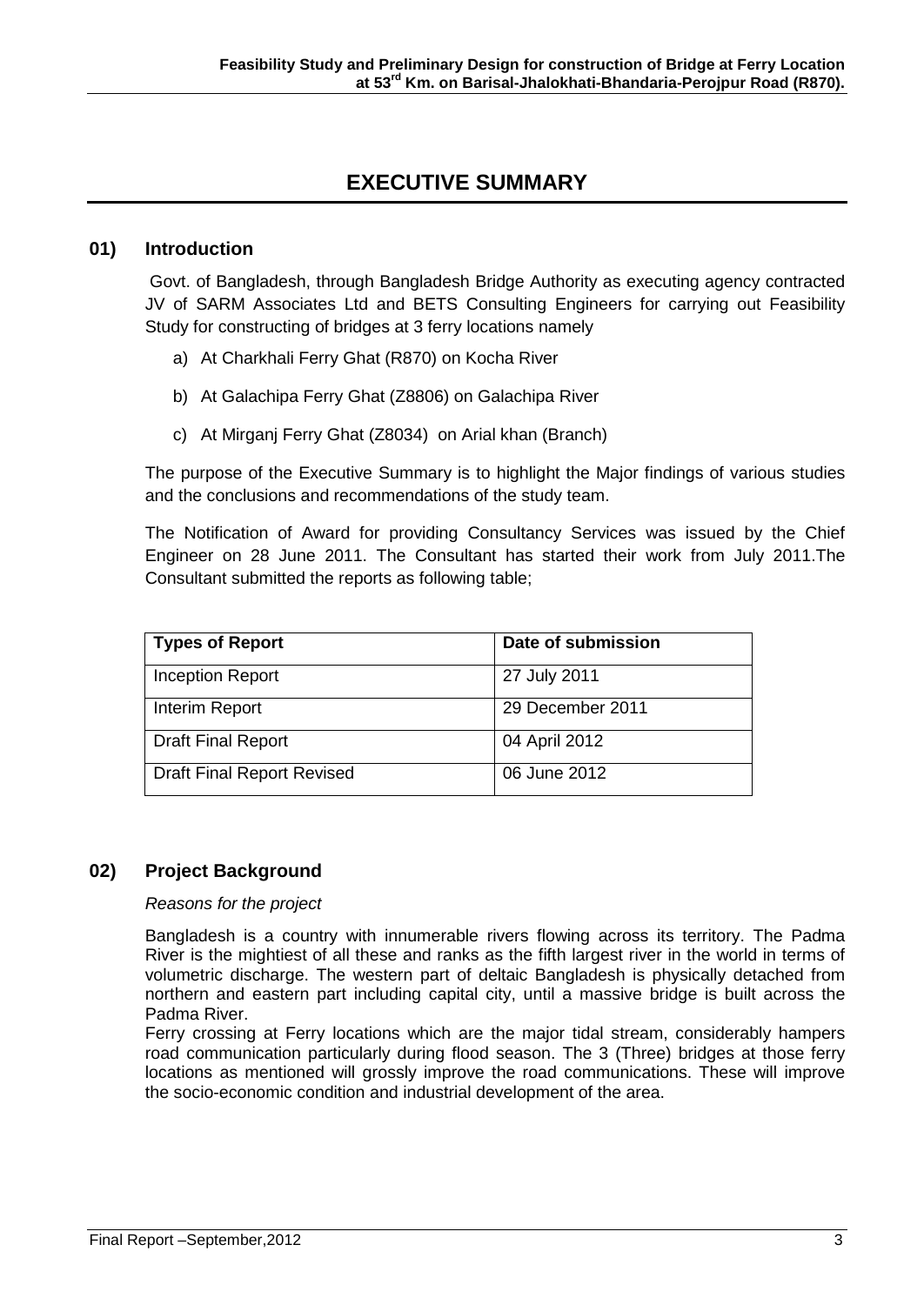## *Construction of Bridge At Charkhali Ferry ghat (R870) on Kocha river*

### *Description of the River*

At Charkhali Ferryghat the name of the river is "kocha". The combined effect of kaliganga River and Sandhya River (in Kawakhali and Perojpur upazilas respectively of Perojpur district) flows as Kocha River till it falls in the Balleswar River, which passes between Patharghata and Sharonkhola upazilas of Bagerhat districts respectively. After passing in between Borguna and Bagerhat as Boleswar, it falls into Bay of Bengal as Horinghata River. The Kocha river(BWDB ID No. 58) is about 35km long. It is a tidal river in the south west region of Bangladesh with reported tidal variation of 2-3m.

*Importance and justification of the proposed bridge at 53 km on Barisal-Jhalokati – Bhandaria-Perojpur Road(R870).*

The regional highway R870 starts from Barisal and ends at Perojpur via Jhalokati, Rajapur, Bhandaria etc places. At present it is only ferry crossing on the road (at 53 km) from Barisal and 12 km from Perojpur. The proposed Bridge will directly connect Barisal, Jhalokati distict with Pirojpur district and greater Khulna region. It will also connect Mathbaria, Bhandaria etc. Upazila with the Perojpur district. The proposed bridge will save time and money from transportation of people and goods. After the construction of the Padma Bridge the traffic will increase manifold and it will be very difficult for the ferry service for carrying all the transports smoothly and timely.

The ferry service at present is giving connectivity with other places. But at ferry points we have to wait average one and half hour or more. If the bridge is constructed, the commercial vehicles will give more trips and working hour of people will be saved.

At the natural calamity the ferry services disrupts economic and social activities seriously. The Consultant found the construction of the bridge is economically viable. So construction of the bridge at the ferry location is justified.

## **03) Traffic Survey and Forecast**

 The main objective of traffic survey and analysis is to determine the extent of traffic demand on a road/bridge project. The result of this process will form the basis for traffic forecast and projection on the road/bridge project.

 The summery of the study findings starting from traffic survey through traffic projection are as follows;

- From traffic projection of total motorized traffic(Table 2.5.4, Volume 1), it is found that motorized AADT in the year 2047 is 31209, veh / day (Normal traffic 13512 nos, generated traffic 10411 nos and diverted traffic 7286 nos) which is less than 35,000, the saturation capacity of two lane Bridge & 2 lane carriage way (Ref: ADB TA# 4821- BAN 2009).
- From traffic projection of total non-motorized traffic (Table 2.5.5, Volume  $-1$ ) it is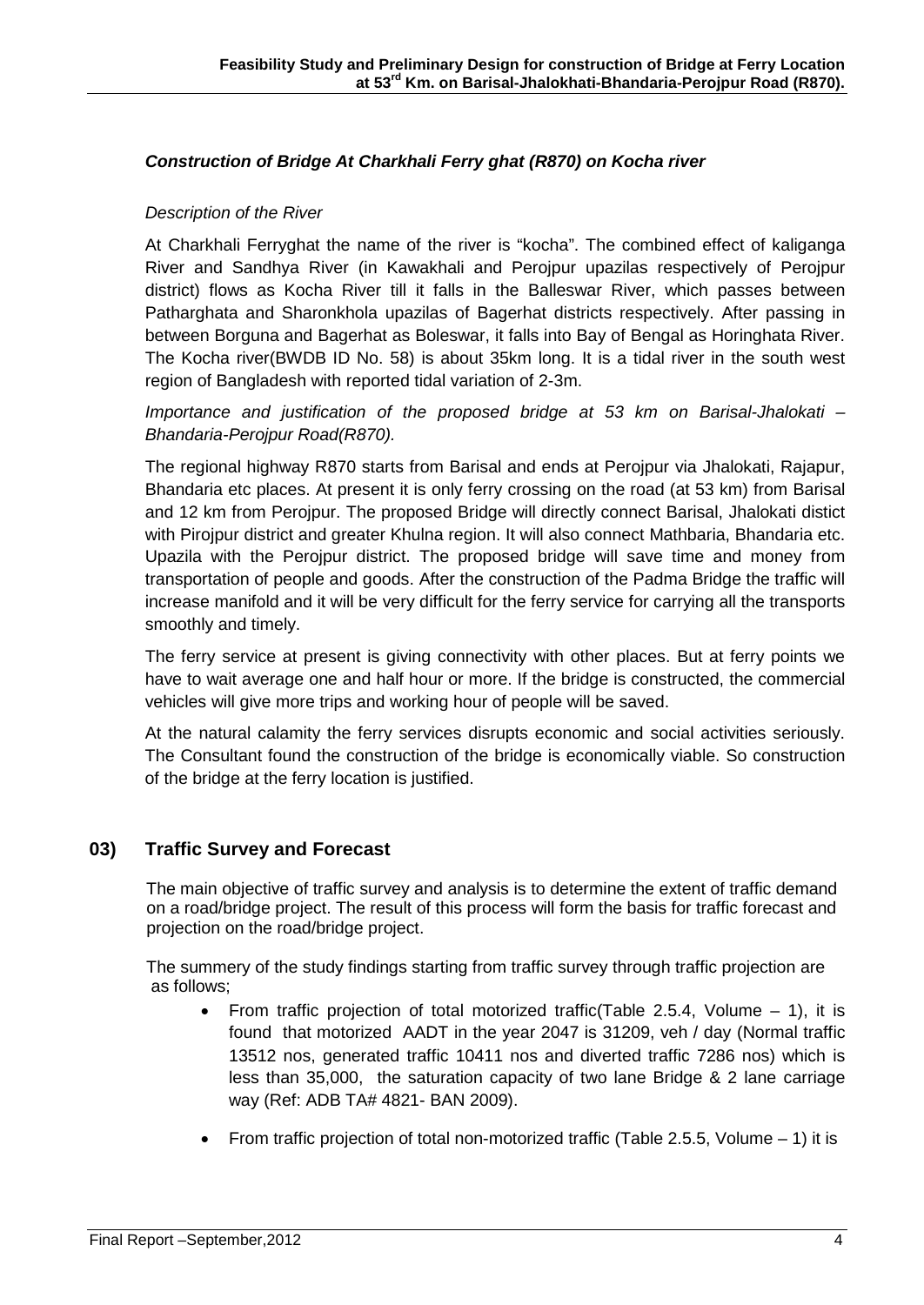Found that AADT in terms of PCU / hr. in the year 2047 is 126 PCU / hr. which is far less than 400 PCU / hr, the minimum requirement of provision of NMV lane according to the Roads & Highways Department rule.

• From the traffic survey, it may be concluded that the Bridge with both side approach road is feasible for 2-lane carriage way.

The two lanes cost of bridge is found to be 6081.36 Million whereas the cost of four lane Bridge will be BDT 11551.82.Million.

From above study based on traffic volume and cost of the bridge, it is seen that the construction of four Lane Bridge is neither justified from traffic point of view nor from construction cost.

## **04) Hydrological and Morphological Study**

The Ferry Ghat is located on the river "Kocha" and it connects Bhandaria upazila of Perojpur district with Perojpur Sadar upazila. The right bank is locally known as "Togra" while the left bank is locally known as "Chorkhali"

The Kocha River is about 35 km long. It is a tidal river in the south-west region of Bangladesh with reported tidal variation of 2 - 3 m. BWDB . During lean season of November the maximum depth at Umedpur has been found to be about 10m whereas during peak season of August – September the depth rises to about 12 – 13 m.

The following data and figures have been collected from field surveys

- The river is a tidal one.
- High bank to high bank distance of the river along analysis option**:** 1375 m
- Average ground level on Bhandaria side: 3.54 mPWD
- Average ground level on Perojpur side: 3.25 mPWD
- RL of the river at bank full stage: 3.4 mPWD
- $\sim$  Cross section area of the river at bank full level: 26.920  $m<sup>2</sup>$
- Length of the proposed main bridge: 800 m
- Length of the proposed viaduct: 720 m
- Observed lowest bed level of the river: (-) 34.58 m PWD
- Mean High Water Spring at Patuakhali (as per BIWTA Tide Table)  $= 2.907$  m in CD = 2.907 – (3.785 – 2.889) = 2.011 mPWD
- Mean Low Water Spring at Patuakhali (as per BIWTA Tide Table)
	- $= 0.242$  m in CD  $= 0.242 (3.785 2.889) = (-) 0.654$  mPWD
- Mean High Water Spring at Mongla (as per BIWTA Tide Table)
	- $= 4.296$  m in CD = 4.296 + 0.46 = 4.756 mPWD
- Mean Low Water Spring at Mongla (as per BIWTA Tide Table)

 $= 0.325$  m in CD  $= 0.325 + 0.46 = 0.785$  mPWD

Review and analyses of the prevailing hydrological and morphological environment of the proposed Chorkhali Bridge area leads to the following conclusions and recommendations: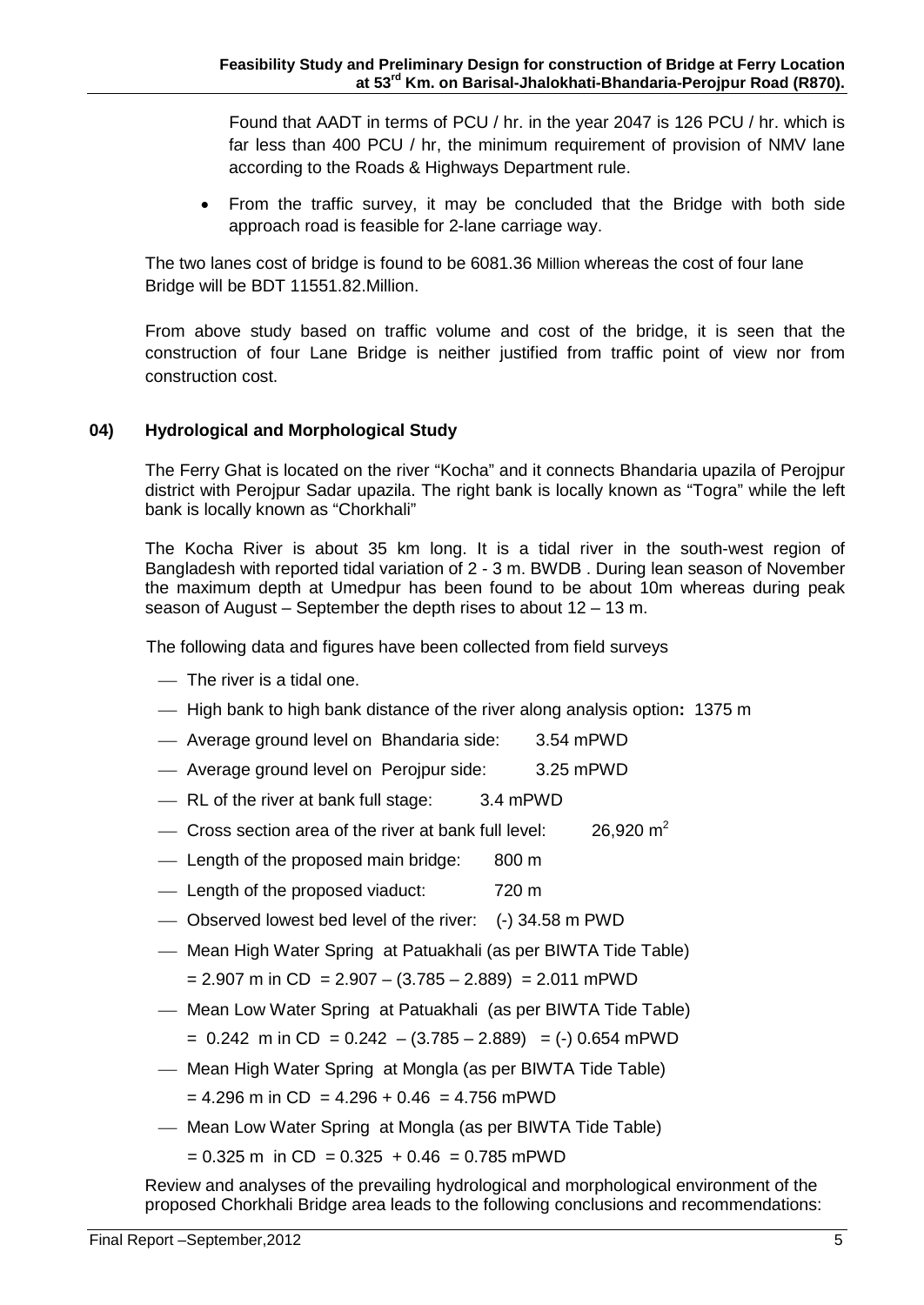- ▶ Design High Water Level: 3.384 mPWD
- Design Low Water Level: ( ) 0.73 mPWD
- ▶ Regime Width of the Kocha River at Bridge Site: 1094 m
- Anticipated Maximum Scour at Bridge Pier: upto (-) 41.38 mPWD
- Bridge Soffit Level over Navigable Portion of the Channel: 21.684 mPWD
- Minimum Bridge Span Openings on Navigable Portion of the Channel: 76.22 m
- $\triangleright$  Bridge alignment: On or near morphological analysis option  $-2$ .

### *River Training work*

At Charkhali, the width of the bridge from bank to bank at the centreline of the proposed is about 1375m. The proposed bridge has been designed for a span length of 1520m. Thus from spanning of the bridge, it is evident that the bridge abutment are located at a safe distance from the main river channel. The river will be flowing normally under the bridge and no specific guide bank are required for the bridge.

Length of the river banks to be protected from site inspection at the proposed bridge site is stable. However, river bank protection works would be done for a length of about 100m upstream and 50m downstream of the bridge centreline.

The river banks could be protected by stone pitching or by concrete blocks or by growing vegetative cover. Concrete blocks are costly. For this reason the Consultant suggests for stone pitching work for river training work.

## **05) Bridge Location Study**

Selection of a bridge alignment on a specified road network route depends mainly on river width, river geometry, navigational clearance requirement, historical change in the river course, required length of approach road for a specific alignment and availability of land and its acquisition are for the bridge approaches.

The Consultant have undertaken detail bank line stability study of the river "Kocha" covering about 3.5 km upstream and 4.5 km down stream of the existing ferry ghat and the hydrographic survey covering sufficient upstream and downstream of the river. During preliminary stage a reconnaissance survey was done and 8 nos. X- Sections were taken. Due to meandering of the river & existence of bend, 3 nos. cross sections were not considered in  $1<sup>st</sup>$  step screening. Then after 2 times screening on remaining 5 cross sections & from hydraulic considerations, 4 alternative locations were considered.

 From Hydrographic Survey it is seen that, the Option-2 bridge site along the existing road will connect the existing R870 route. About 1.8 hac less valuable land will be needed to be acquired and 57 temporary structure in government encroached land will be affected. This Option will involve minimum additional land to be acquired for the bridge approach.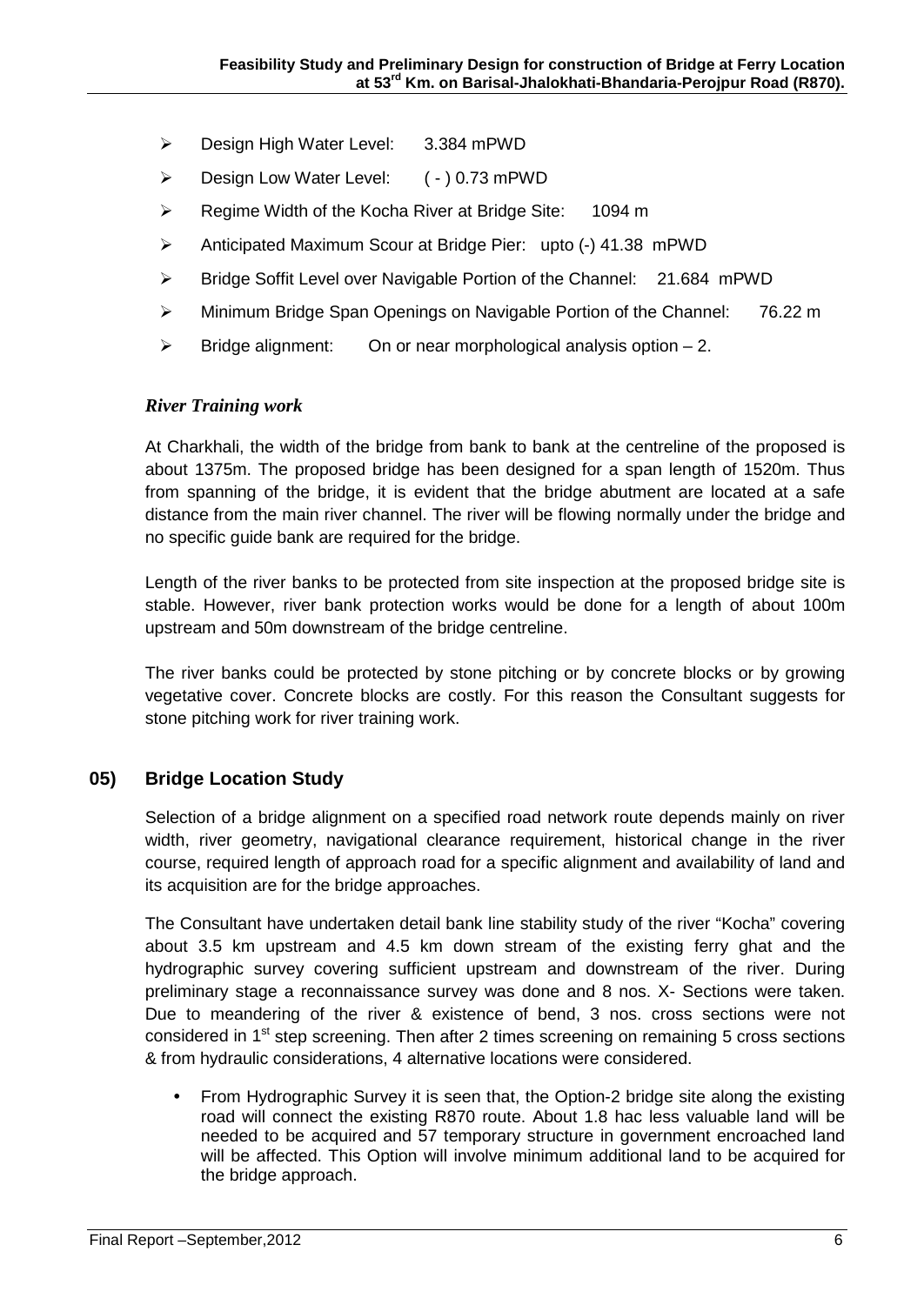- The Option-1 is at about 2.5 upstream of ferry ghat where the river banks are stable, the side slope of river bank is mild & no significant bank shifting has occurred during last 20 years. However, this will involve nearly 3.6 km of approach road embankment through valuable agricultural land & homestead land which may not be accepted by the local community& will not the economical. About 5.2 hac. Land will needed to be acquired and 4 structures will be affected
- The Option-3 is 0.5 km. downstream of ferry ghat but it is very near to the confluence of river. This will also involve nearly 1.8 km of approach road embankment on through valuable agricultural land and homestead. About 3.5 hac valuable land will need to acquired and two structures will be affected.
- The Option-4 is 0.75 km. of upstream of ferry ghat. This will involve nearly 2.2 km of approach road embankment on through valuable agricultural land and homestead. About 4.0 hac land will need to acquired.

## **06) Selection of Final Bridge Alignment**

The Consultant considered following bridges at the four options for selection of the final bridge alignment.

- a) Option -1 Main Bridge 2x50 + 7x100 =800 m Bhandaria end:12x30 = 360m Perojpur end: 15x30 =450m Total length of the Bridge: **1610m** Viaduct.
- b) Option-2

| Main Bridge | $2x50 + 7x100 = 800$ m            |
|-------------|-----------------------------------|
| Viaduct     | Bhandaria end: $12x30 = 360m$     |
|             | Perojpur end: $12x30 = 360m$      |
|             | Total length of the bridge: 1520m |

c) Option-3

|          | Main Bridge |                                   | $2x50 + 8x100 = 900$ m        |
|----------|-------------|-----------------------------------|-------------------------------|
| Viaduct. |             |                                   | Bhandaria end: $11x30 = 330m$ |
|          |             |                                   | Perojpur end: $12x30 = 360m$  |
|          |             | Total length of the bridge: 1590m |                               |

d) Option-4

 Main Bridge 2x50 + 10x100 =1100 m Viaduct. Bhandaria end:12x30 = 360m Perojpur end: 13x30 =390m Total length of the bridge : **1850m**

The alternative alignments were then evaluated for technical & financial costs. The final location of the bridge is Option -2.

# **Comparative study of four options of the bridge**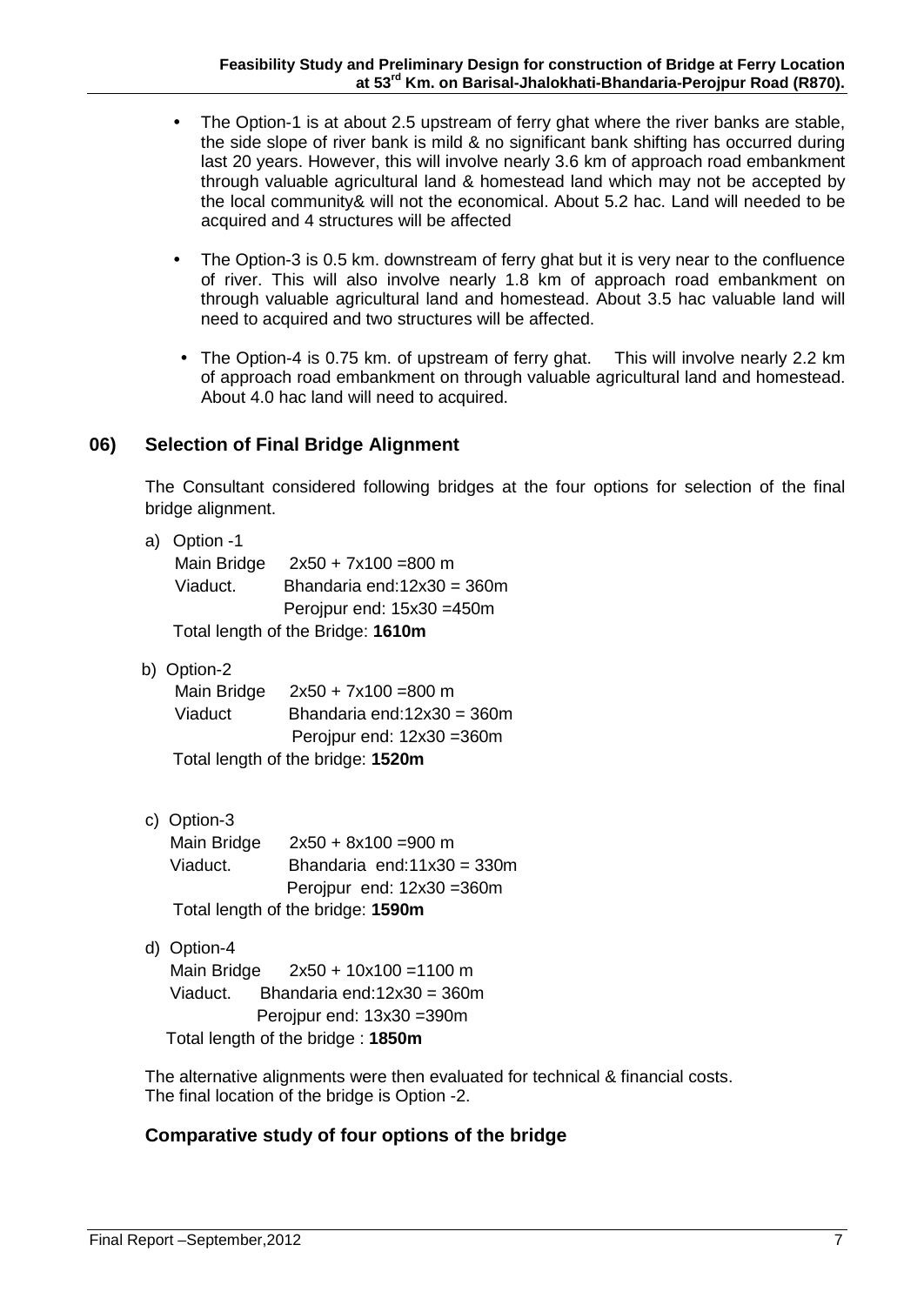The Consultant performed detail study and prepared a comparative study of the four alternative options of the proposed bridge for social environmental and economic aspects for final selection. These are shown in the following table

| Description                                                         | Option -1                                                              | Option-2                                                                   | Option-3                                                               | Option-4                                                               |
|---------------------------------------------------------------------|------------------------------------------------------------------------|----------------------------------------------------------------------------|------------------------------------------------------------------------|------------------------------------------------------------------------|
| Construction<br>Cost (BDT)                                          | 6016.35 Million                                                        | 4776.03 Million                                                            | 5301.47 Million                                                        | 6881.56 Million                                                        |
| Project cost<br>(BDT)                                               | 7991.63 Million                                                        | 6081.36 Million                                                            | 7028.62 Million                                                        | 8781.12 Million                                                        |
| Length of the<br>approach<br>road                                   | 3.6 km                                                                 | 500m on each<br>side                                                       | 1.8 km                                                                 | 2.2 km                                                                 |
| Land<br>Acquisition                                                 | 5.20 hac.                                                              | 1.80 hac                                                                   | 3.50 hac                                                               | $4.0$ hac                                                              |
| Land<br>Acquisition,<br>Resettlement<br>& EMP cost<br>(Million BDT) | $31.\overline{22}$                                                     | 3.03                                                                       | 15.31                                                                  | 22.25                                                                  |
| Environmental<br>impact                                             | More land<br>acquisition will<br>result in<br>environmental<br>impact. | less land<br>acquisition will<br>result in less<br>environmental<br>impact | More land<br>acquisition will<br>result in<br>environmental<br>impact. | More land<br>acquisition will<br>result in<br>environmental<br>impact. |
| Affect on<br>household<br>and structures                            | 4 nos.structures                                                       | 4nos.household<br>57 nos<br>temporary<br>structures                        | 02 no structures                                                       | 1 household<br>and 2 nos<br>structures                                 |
| Social Impact                                                       | More land<br>acquisition will<br>result in social<br>impact            | Less land<br>acquisition will<br>result less<br>social impact              | More land<br>acquisition will<br>result in social<br>impact            | More land<br>acquisition will<br>result in social<br>impact            |
| <b>NPV</b> (Million<br>BDT)                                         | 5.46                                                                   | 1095.60                                                                    | 552.7                                                                  | $-406.84$                                                              |
| <b>BCR</b>                                                          | 1.00                                                                   | 1.31                                                                       | 1.14                                                                   | 0.92                                                                   |
| <b>EIRR</b>                                                         | 15.02%                                                                 | 18.72%                                                                     | 16.95%                                                                 | 14.04%                                                                 |
| Ranking                                                             | $\overline{3}$                                                         | 1                                                                          | $\overline{2}$                                                         | Economically<br>not feasible                                           |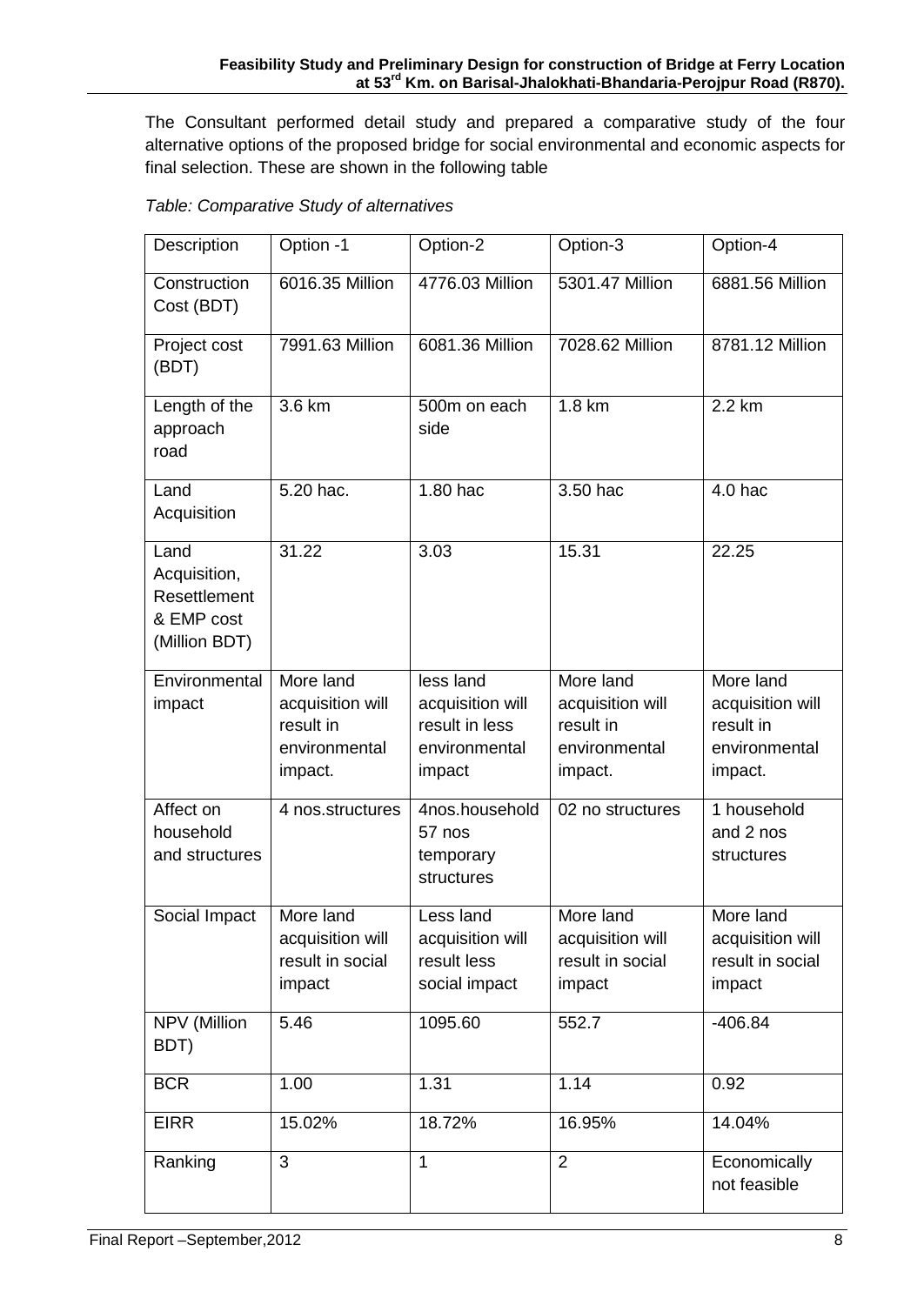The report concludes that the proposed bridge at Option -2 location along the existing R870 route would provide the minimum project cost with minimum disturbance to the existing properties and with maximum benefit for the techno-economic evaluation. Therefore, Option-2 location has been suggested by the Consultant for the proposed bridge and approach roads location.

## **Selection of Structural Configuration**

For structural configuration following two alternatives have been studied for the selected alignment

#### **Option-1: PSC Box Girder** Main bridge -  $7x100m + 2x50m$  in PSC box type = 800m Viaduct - 12x30m + 12x 30m in PSC I - Girder type = 720m Total Length of bridge = **1520m** Total cost of the bridge: BDT 6081.36 Million

 **Option-2: Extradosed PSC Box Girder** Main bridge - 5x150m + 2 x 75m in Extradosed PSC box type = 900m Viaduct -  $11x30m + 11x30m$  in PSC I - Girder type = 660m Total Length of bridge = **1560m**  Total cost of the bridge: BDT 9761.84Million

The bridge type selected through cost comparison between two options is PSC Box Girder.

## **07) Geotechnical Investigation for The Structure**

Here the soil is grey medium stiff to soft clay of approximately 10.0m thick, 10m~20m grey soft silt to dense silt with some fine sand and at larger depth below 20.0m & thereafter medium dense fine sand to dense sand have been found.

## **08) Design Approach and Technical Standards**

The Consultants preliminary designs are in accordance with international standards and procedures but are largely based on Roads and Highways Departments (RHD) standards for design of Bridges and geometric design standard. The principal international standards adopted are;

- a) For approach roads and bridge alignment:-Guide lines for Design of Flexible Pavement, and Pavement Design Guide followed by Roads and Highways Department (RHD),Latest revision of AASHTO (1993), guide for Design of Pavement structure, presently in use in Bangladesh.
- b) For the bridge: AASHTO latest revision applicable in use in Bangladesh on Standard Specifications for Highway Bridges.
- c) For Material standard: AASHTO latest revision in use in Bangladesh.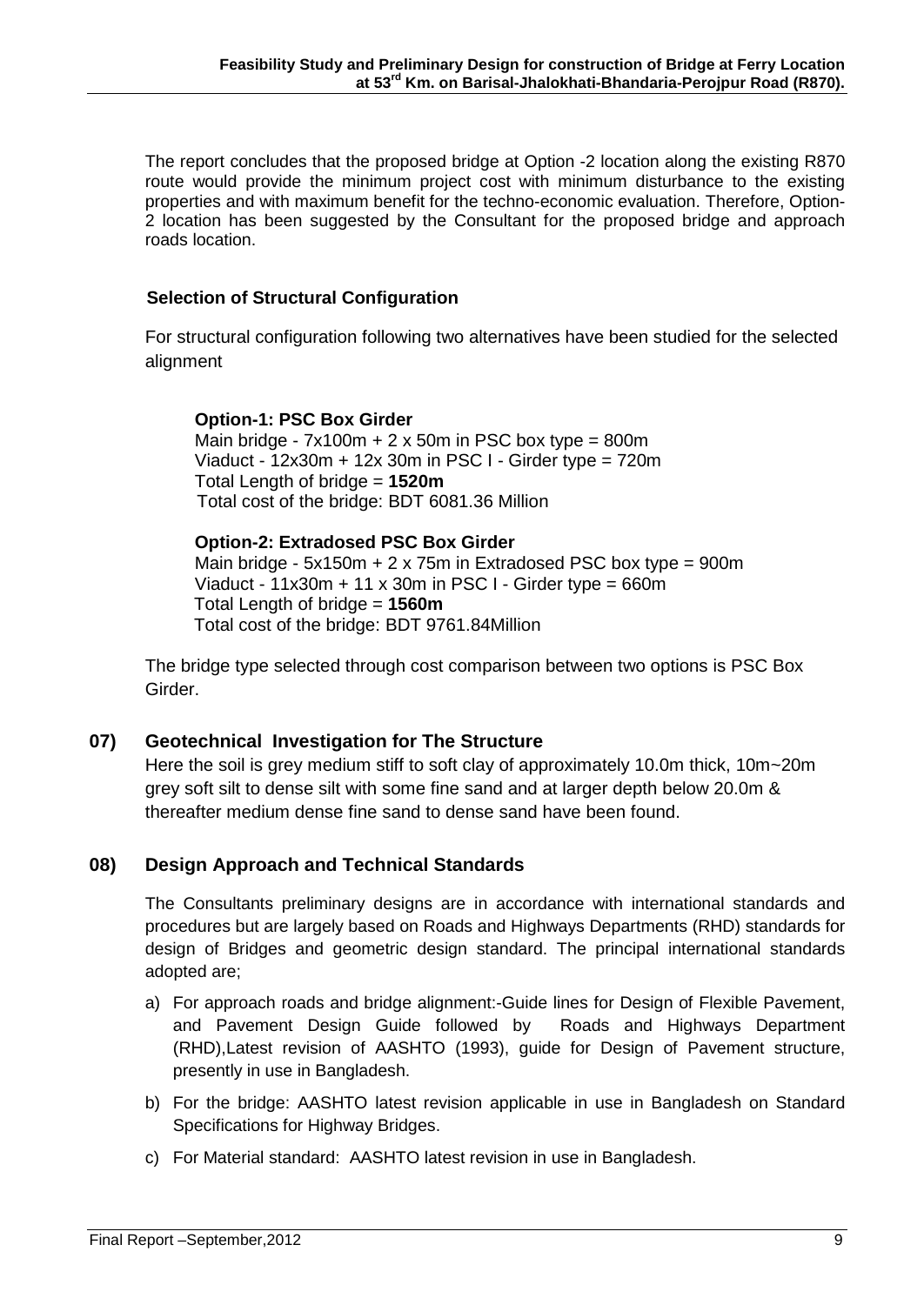## **09) Findings and Sum-up**

The Consultant has conducted the following surveys and investigation;

- a) Extensive reconnaissance survey by the team members to select the possible locations of the bridge and associated approach roads/ link roads to existing roads.
- b) River Crossing Traffic Survey to assess the Normal Traffic and their mode of crossing, over the proposed bridge.
- c) Preliminary Social, Resettlement and Environmental impact study at the selected 4 possible bridge locations and approach roads.
- d) Topographic Survey at the selected bridge location.
- e) Hydrographic survey at the selected bridge location.
- f) Geotechnical Investigations along the selected bridge and approach road alignment, and
- g) Morphological (satellite imagery) studies over the last 20 year in the vicinity of the proposed bridge to assess the river bank shifting and requirement for bank protection work

In addition to the above Hydrological studies have been carried out including the study for Navigational clearance requirement.

## **10) Environmental Impact Assessments**

### *Potential Adverse Impact*

Among the physical negative environmental impact mainly on air quality may appear during construction of the bridge. During post –construction operational phase, the negative impacts on air quality will come from vehicle exhaust emission pollutants. As a result air will be deteriorated. The impacts on noise level may be increased during the time of construction. The impacts on biological environment will appear in cutting of some trees and plants on both side of the approach roads of the bridge. As a result roadside erosion and some negative impacts on ecology may be approved. Erosion may be appearing on both bank side earth work of the river during construction of the bridge. Some drainage congestion may arrive on the approach roadside of the bridges during construction phase. Some land acquisition and resettlement may be required. Navigation may be disrupted. Fish habitat may be affected. Quality of water may be affected.

## *Mitigation measures*

Increase channel capacity to handle big barges and water crafts. Providing adequate Flood passage structures for fish migration and careful alignment of the bridge without disturbing fish habitat and fishing. Limiting works to dry Season. Carefully planning navigation bypass. Restoring and Rehabilitation navigation Channel for safe transport and storing construction materials. Spraying water to reduce dust hazards and limited use of machinery to reduce noise. Proper monitoring of soil erosion, navigation, chemical storage and use; site inspection, condition of construction camp, surface water quality, measurement of DO, BOD,SS. FECEL coli forms, drinking water quality, inspection of brick, bitumen & cement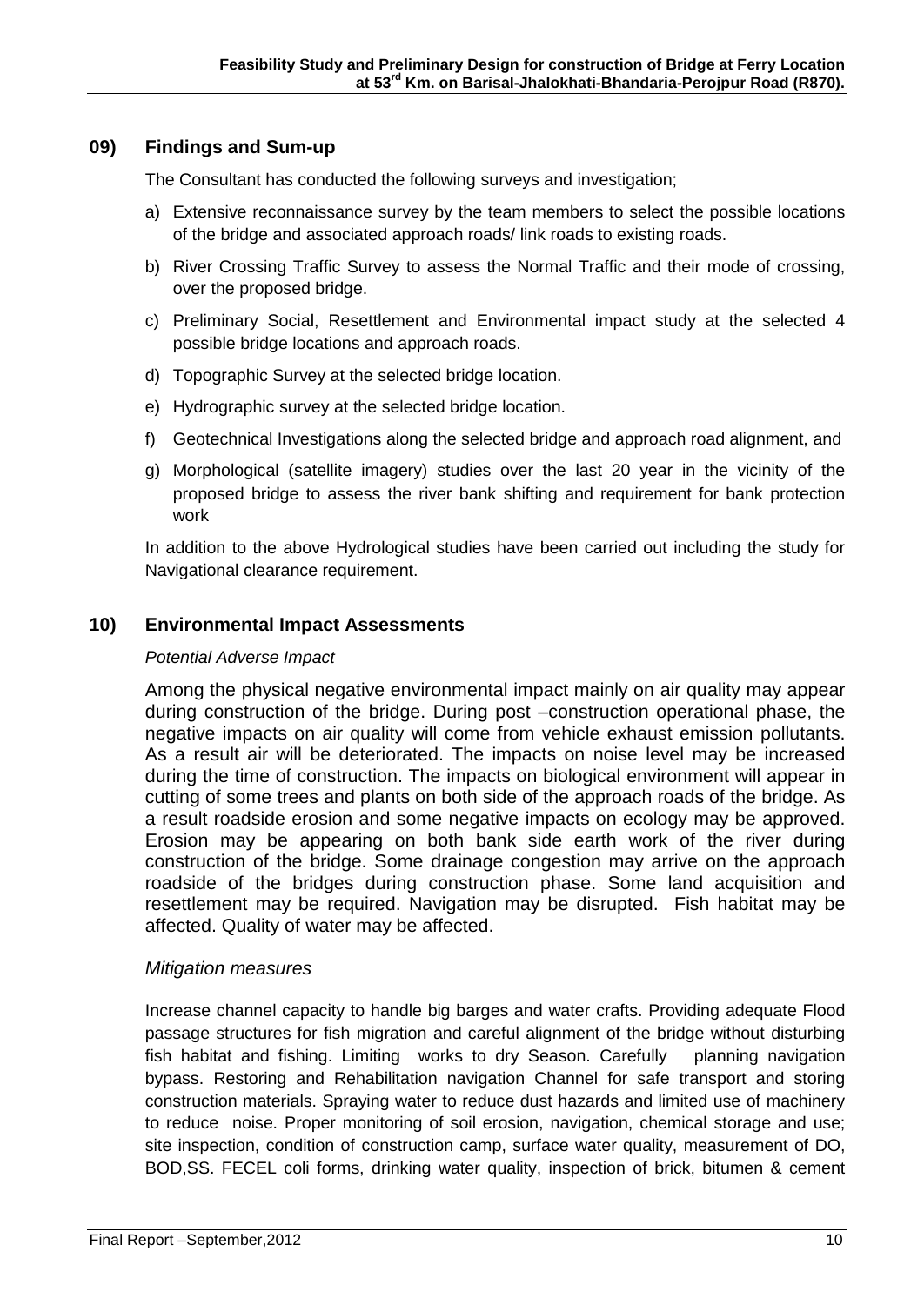facilities as per methods/ procedures recommended by department of environment, checking noise and vibration and inspection of health and safety.

### *Positive Impact*

In the long run the project will replace ferry services. Improve regional hydrology by cross drainage structures. Reduce dust pollution and improve water quality by bituminization of the pavement. Facilitate and improve access to markets for income generation. Allow easy movement of motorized and other traffic. Improve aesthetic quality of the region. Agricultural development will occur. Better access to growth center markets. Environmental quality enhancement.

### *Environmental Management Plan*

Environmental Management Plan (EMP) is suggested to avoid any adverse impact during construction of the bridge and operation maintenance phases and it will ensure environmental provisions and management for the bridge. The EMP cost will include river bank erosion on the approaches of the bridge, drainage congestion, air quality, noise level, removal of trees and plantation, water quality, land loss/ acquisition, homestead loss, agricultural and commercial loss, health and sanitation, traffic management and congestion. The EMP cost will be approximately 3% of the cost of the bridge.

- $\Box$  On critical review of the potential environmental impacts, the specific mitigation and monitoring measures proposed and the benefits described, the project will not lead to any long term irreversible adverse impact on the adjacent environmental quality and resources.
- $\Box$  Most of the potential impacts are short-term and minor in nature. The anticipated adverse effects could be greatly controlled / minimized or eliminated through adoption of suggested mitigation measures and implementation of the Environmental Management Plan.
- Considering the civil engineering requirements from environmental advantage point of view, the current location and functional route of the project is acceptable.

# **11) Operation & Maintenance:**

In order to ensure long time durability and services of the bridge operation and maintenance of different components of main bridge, viaducts, services and other ancillary structures of the bridge will be an essential activity. These will include routine inspections at weekly or monthly basis, general inspection after two year's time and principal inspection after every five year's time.

However, the Construction Company with due agreement and concurrence of supervision consultant and Manufacturer's specifications will prepare necessary Operation and Maintenance manual for the main bridge and Viaducts and connections, supports, services, and other ancillary structures . The qualified Operation and Maintenance Operator will follow the detail manuals in operation and maintenance work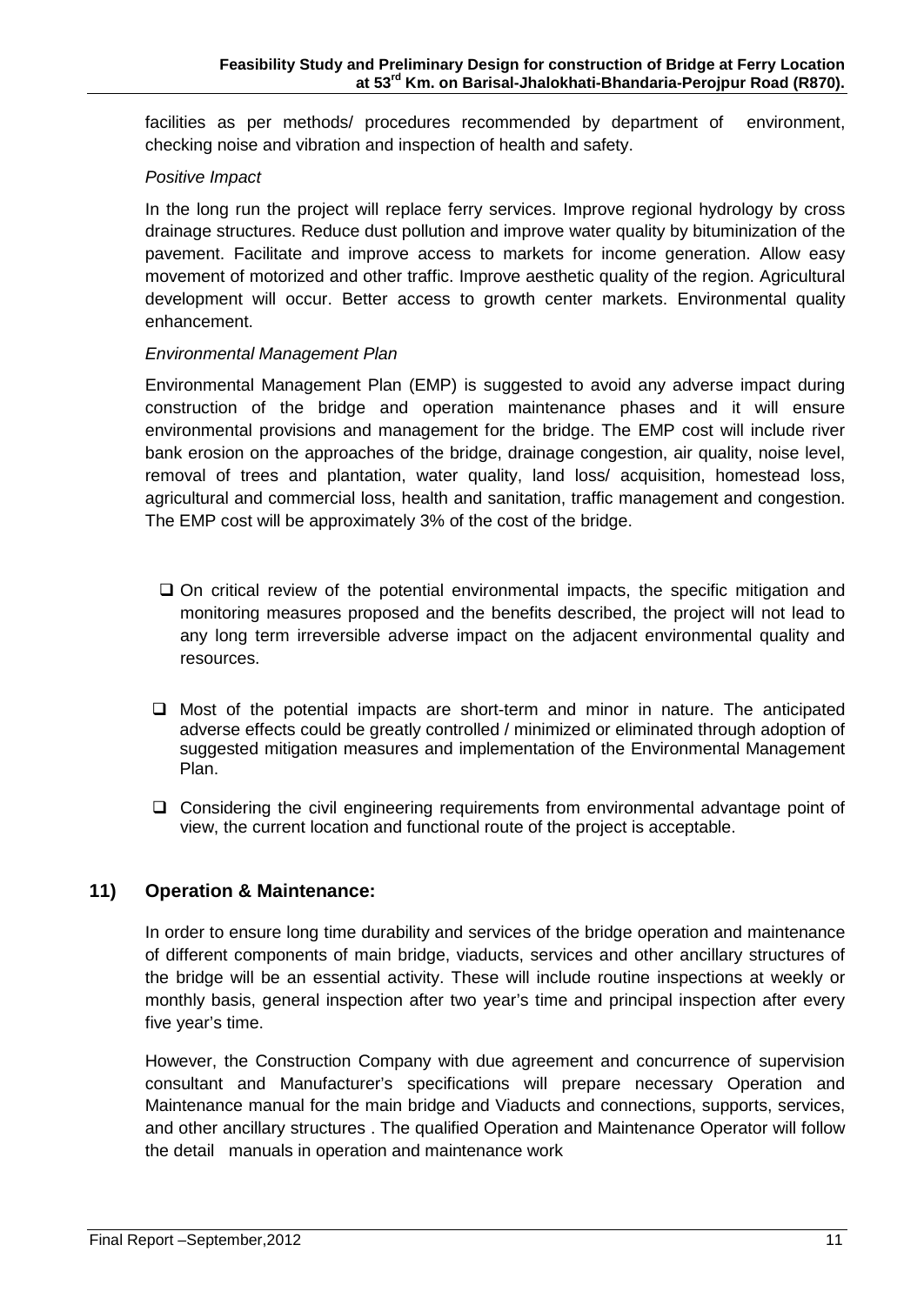## **12) Economic Evaluation**

### **Comparison of costs and Benefits.**

To arrive at the conclusion of economic appraisal of the project, it is necessary to compare the costs and benefits and find out Net Present Value (NPV) Benefit – Cost Ratio (BCR), and the Internal Rate of Return (IRR).

The costs and benefits were discounted initially at 15 percent (as prescribed by the Planning Commission) and based on the result, were further discounted at 10 percent to arrive at IRR. The following table provided the summary position of the economic analysis:

**Sensitivity Analysis:** Cost and Benefits of the project are based on estimates and projection. In reality it may vary with actual costs and available benefits. To test the worthiness of the project, it is considered that sensitivity analysis is carried out taking into account three alternative situations.

- (i) With 10% increase in cost stream ;
- (ii) With 10% decrease in benefit stream;
- (iii) With combined effect of (i) and (ii)

The results of Sensitivity Analysis as per alternatives (i) (ii) and (iii). above are presented in the following table.

| SI<br>No. | <b>Economic Evaluation</b>                                          | <b>NPV (Million Taka)</b><br>at 15% discount | <b>BCR</b> | <b>IRR (%)</b> |
|-----------|---------------------------------------------------------------------|----------------------------------------------|------------|----------------|
| 01.       | Base Case                                                           | 1095.60                                      | 1.31       | 18.72          |
| 02.       | Benefit (10% reduced)                                               | 750.89                                       | 1.19       | 17.62          |
| 03.       | Cost (10% increased))                                               | 641.32                                       | 1.18       | 17.48          |
| 04.       | Combined effect of benefit 10%<br>reduced and cost 10%<br>increased | 296.60                                       | 1.07       | 16.18          |

#### **ECONOMIC ANALYSIS: NPV, BCR & IRR BASE CASE and** Sensitivity Analysis

 The economic indicators for design options on the existing alignment justify the economic viability of the project.

## **13) Project Cost**

The project Cost includes the following components of cost:

- 1. Total Construction Cost;
- 2. Engineering Cost
- 3. Land Acquisition, Resettlement
- 4. Administrative Cost;
- 5. Physical Contingencies.
- 6. Price Contingency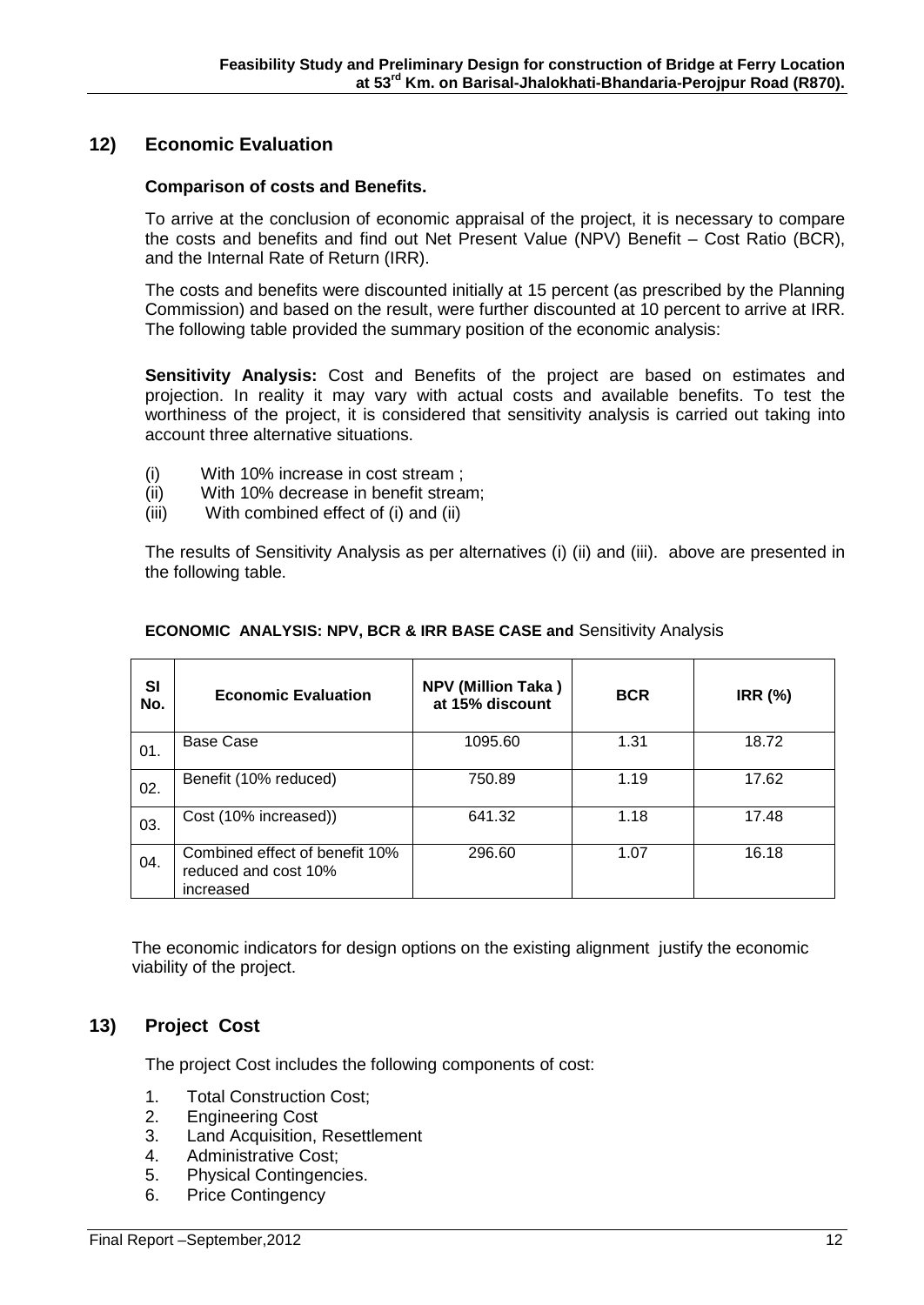## 7. VAT, TAX and Duties.

The table below shows the cost of the components of the Project Cost:

| SI <sub>No.</sub> | <b>Description</b>                         |            | <b>Amount in Million</b><br><b>BDT</b> | <b>Remarks</b>                                   |
|-------------------|--------------------------------------------|------------|----------------------------------------|--------------------------------------------------|
| 1                 | <b>Construction Cost</b>                   |            |                                        |                                                  |
|                   | a) Bridge                                  | <b>BDT</b> | 4,562.21                               |                                                  |
|                   | b) Approach Road                           | <b>BDT</b> | 35.00                                  |                                                  |
|                   | c) River Bank Protection Work              | <b>BDT</b> | 178.82                                 |                                                  |
|                   | <b>Total Construction Cost</b>             | <b>BDT</b> | 4,776.03                               |                                                  |
| $\overline{2}$    | <b>Engineering Cost</b>                    |            |                                        |                                                  |
|                   | a) Detailed design                         | <b>BDT</b> | 119.40                                 | 2.5% of SI No. 01                                |
|                   | b) Construction Supervision                | <b>BDT</b> | 167.16                                 | 3.5% of SI No. 01                                |
| 3                 | Land Acquisition, Resettlement and<br>EMP. | <b>BDT</b> | 3.03                                   |                                                  |
| 4                 | <b>Administration Cost</b>                 | <b>BDT</b> | 28.96                                  | 10% of SI No. 02 & 03                            |
| 5                 | <b>Physical Contingencies</b>              | BDT.       | 477.60                                 | 10%-15% of SI No. 01                             |
| 6                 | <b>Price Contingencies</b>                 | <b>BDT</b> | 288.95                                 | 5% of SI No. 01, 02 and<br>05                    |
| $\overline{7}$    | VAT, TAX and DUTIES                        | <b>BDT</b> | 220.22                                 | 14.5% for importation @<br>30% of SI No. 01 & 02 |
|                   | <b>Total Project Cost</b>                  | <b>BDT</b> | 6,081.36                               |                                                  |

# **Total Project Cost (Charkhali Bridge, Option - 2)**

# **14) Conclusion from the Study**

### **14.1 Structural Configuration**

From the hydraulic (including navigational clearance requirement), topographical and Geotechnical studies and the acceptable (3.5%) longitudinal grade, the total length of the proposed bridge has come to 1520m, comprising of the main bridge over the main river channel followed by viaduct on either bank covering the flood plain.

The main bridge has been suggested in **Option-2** comprising of post-tensioned pre-stress concrete Single Box Girder (PSC Box Girder) continuous with segmental cantilever construction with span of 100m. The viaduct portions comprise of pre-stress Girder of span 30 m. The total length of option-2 being 1520m comprises of(7x100+2x50+24x30)m.

## **14.2 Foundation Type Consideration**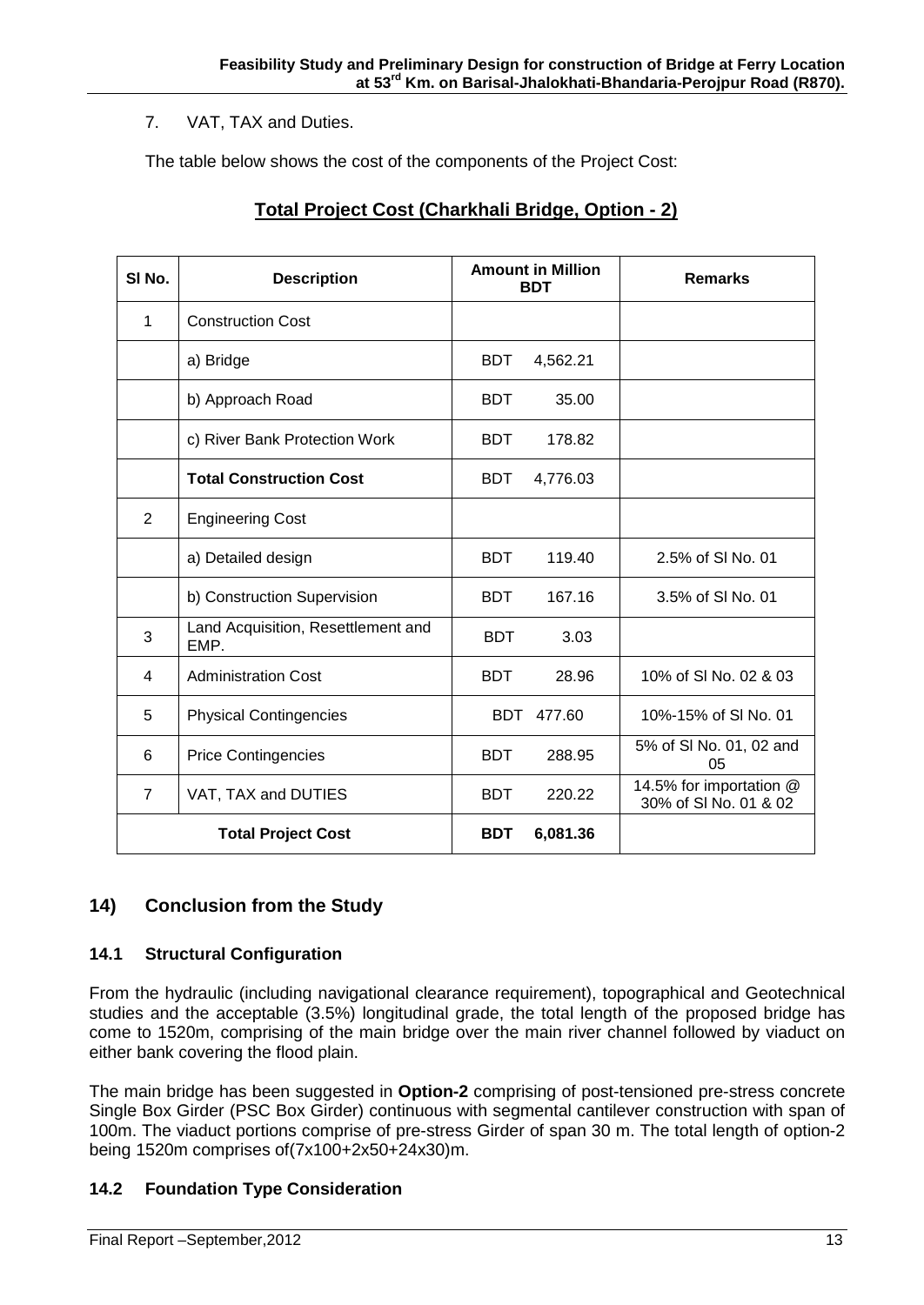The foundation type of 100m span PSC box type bridge is quite common in Bangladesh with large diameter (1200mm) cast-in-situ RCC bored piles and that of viaduct span being with 1000mm diameter Cast-in-situ bored piles.

## **14.3 Social and Resettlement Impact Consideration**

The survey was conducted in the immediate vicinity of the final bridge alignment and both side of approach roads. The existing Bhandaria-Perojpur road(R870) route causes least disturbance to the existing settlement and is the least cost solution.

## **14. 4 Environmental Consideration**

On critical review of the potential environmental impacts, the specific mitigative and monitoring measures proposed and the benefits to be derived, the project at the proposed alternative-2 location will not lend to any long term irreversible adverse impact on the adjacent environmental quality and resources.

## **14. 5 Economic Justification**

The economic analysis carried out for the proposed Bridge for 30 years evaluation period shows that from the point of view of all the economic parameters considered the project is economically viable and the investment is highly justified.

The NPV of the bridge at 15% discount rate is placed Tk. 1095.60 million.

The EIRR of the project at about 18.72% is above the 15% accounting rate of return considered for taking investment decision in Bangladesh. The benefit cost ratio is about 1.31

## **15. Recommendations of the Study**

The recommendations of the study for the proposed Charkhali Bridge are as follows:

a) The bridge for the options -2 is found to be feasible from technical and economic consideration and may be taken up for construction.

b) The most suitable foundations of the piers in the waterway are found to be large diameter (1200mm for the 100m span PSC Box Girder) RCC cast-in-situ bored piles with permanent steel casing and that of the viaduct portion in 1000mm diameter RCC cast-in-situ bored piles with temporary casing.

d) The bridge may not be effective for traffic flow without the minimum improvement of the R870 road starting from Bhandaria to Perojpur.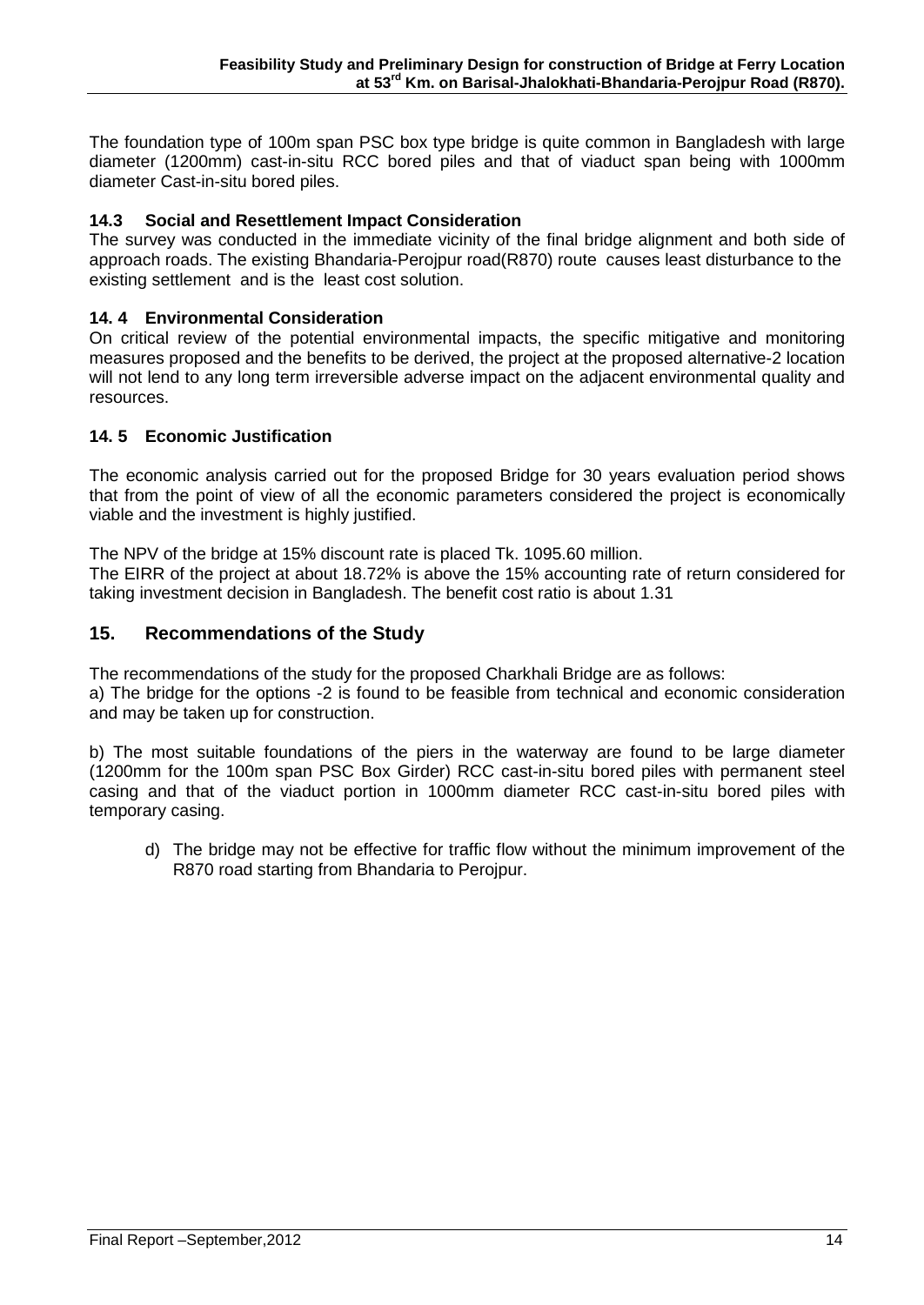# **Summary of Costs of Different Options At a Glance**

| <b>Charkhali Bridge</b> | <b>Total Project Cost</b><br>for 2 Lane Bridge<br>(Mill BD) | <b>Total Project Cost</b><br>for 4 Lane Bridge<br>(Mill BD) | <b>Total Project Cost of</b><br>Extra-dosed for<br>2 Lane Bridge<br>(Mill BD) |
|-------------------------|-------------------------------------------------------------|-------------------------------------------------------------|-------------------------------------------------------------------------------|
| Option $-1$             | 7,991.63                                                    | 13,342.39                                                   |                                                                               |
| Option $-2$             | 6,081.36                                                    | 11,551.82                                                   | 9,761.84                                                                      |
| Option $-3$             | 7,028.62                                                    | 12,719.52                                                   |                                                                               |
| Option $-4$             | 8,781.12                                                    | 15,913.50                                                   |                                                                               |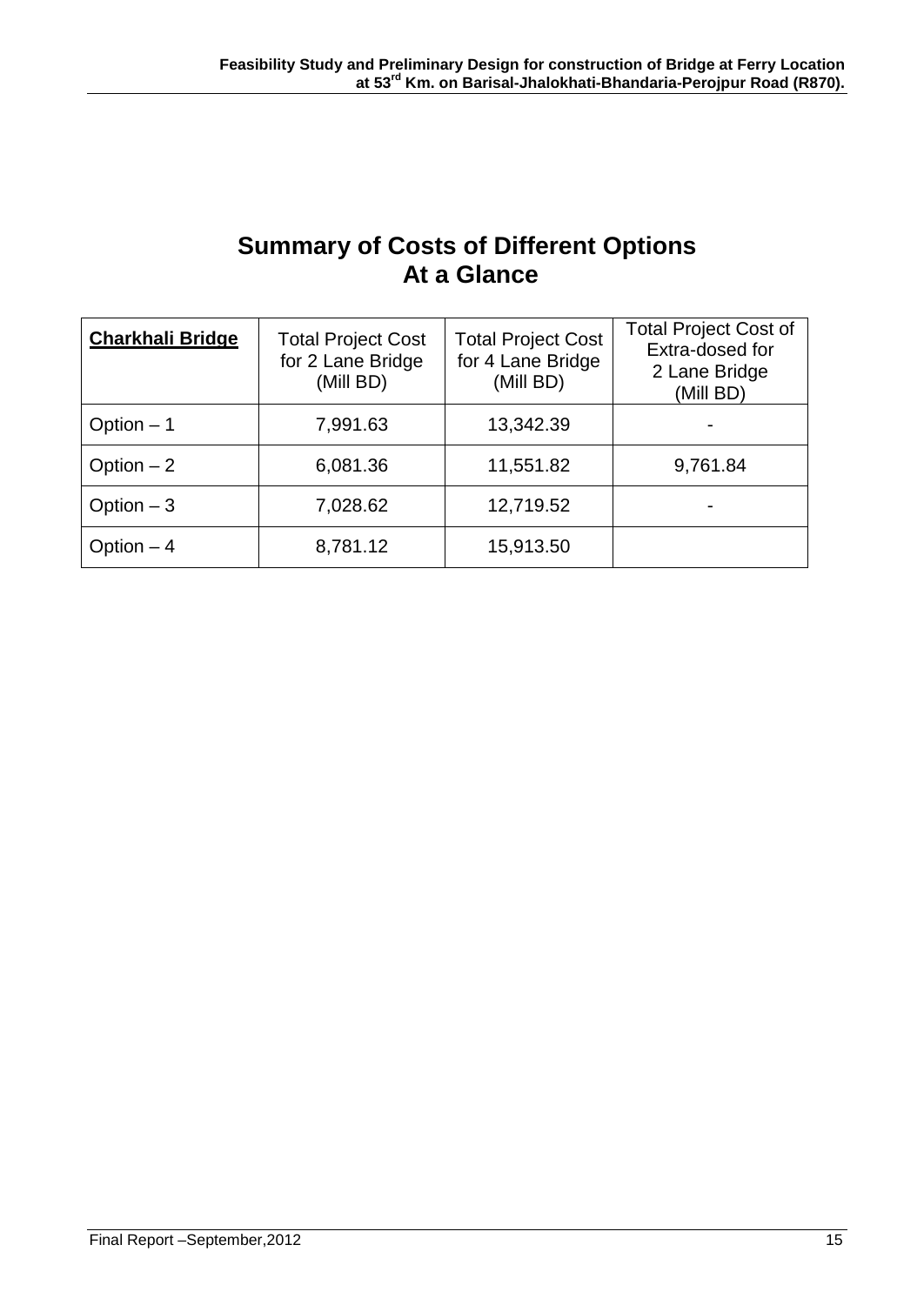# **SUMMARY OF COST OF 2 LANE BRIDGE**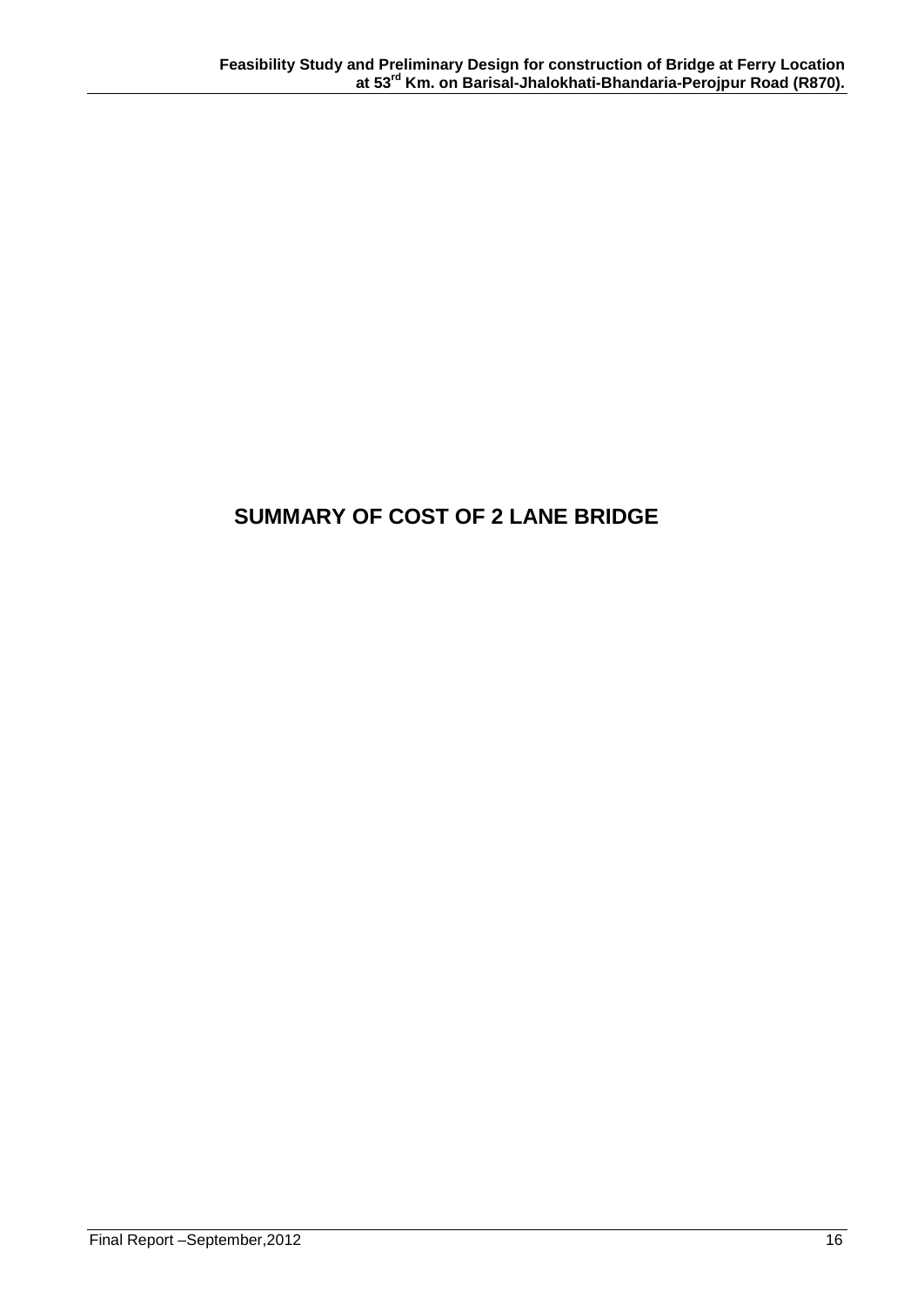| Total Project Cost (Charkhali Bridge, Option - 1) |
|---------------------------------------------------|
|---------------------------------------------------|

| SI No.         | <b>Description</b>                         | <b>Amount in Million</b><br><b>BDT</b> |          | <b>Remarks</b>                                   |
|----------------|--------------------------------------------|----------------------------------------|----------|--------------------------------------------------|
| 1              | <b>Construction Cost</b>                   |                                        |          |                                                  |
|                | a) Bridge                                  | <b>BDT</b>                             | 4,671.33 |                                                  |
|                | b) Approach Road                           | <b>BDT</b>                             | 1,166.20 |                                                  |
|                | c) River Bank Protection Work              | <b>BDT</b>                             | 178.82   |                                                  |
|                | <b>Total Construction Cost</b>             | <b>BDT</b>                             | 6,016.35 |                                                  |
| $\overline{2}$ | <b>Engineering Cost</b>                    |                                        |          |                                                  |
|                | a) Detailed design                         | <b>BDT</b>                             | 150.41   | 2.5% of SI No. 01                                |
|                | b) Construction Supervision                | <b>BDT</b>                             | 210.57   | 3.5% of SI No. 01                                |
| 3              | Land Acquisition, Resettlement and<br>EMP. | <b>BDT</b>                             | 31.22    |                                                  |
| 4              | <b>Administration Cost</b>                 | <b>BDT</b>                             | 39.22    | 10% of SI No. 02 & 03                            |
| 5              | <b>Physical Contingencies</b>              | <b>BDT</b>                             | 902.45   | 15% of SI No. 01                                 |
| 6              | <b>Price Contingencies</b>                 | <b>BDT</b>                             | 363.99   | 5% of SI No. 01, 02 and<br>05                    |
| $\overline{7}$ | VAT, TAX and DUTIES                        | <b>BDT</b>                             | 277.41   | 14.5% for importation @<br>30% of SI No. 01 & 02 |
|                | <b>Total Project Cost</b>                  | <b>BDT</b>                             | 7,991.63 |                                                  |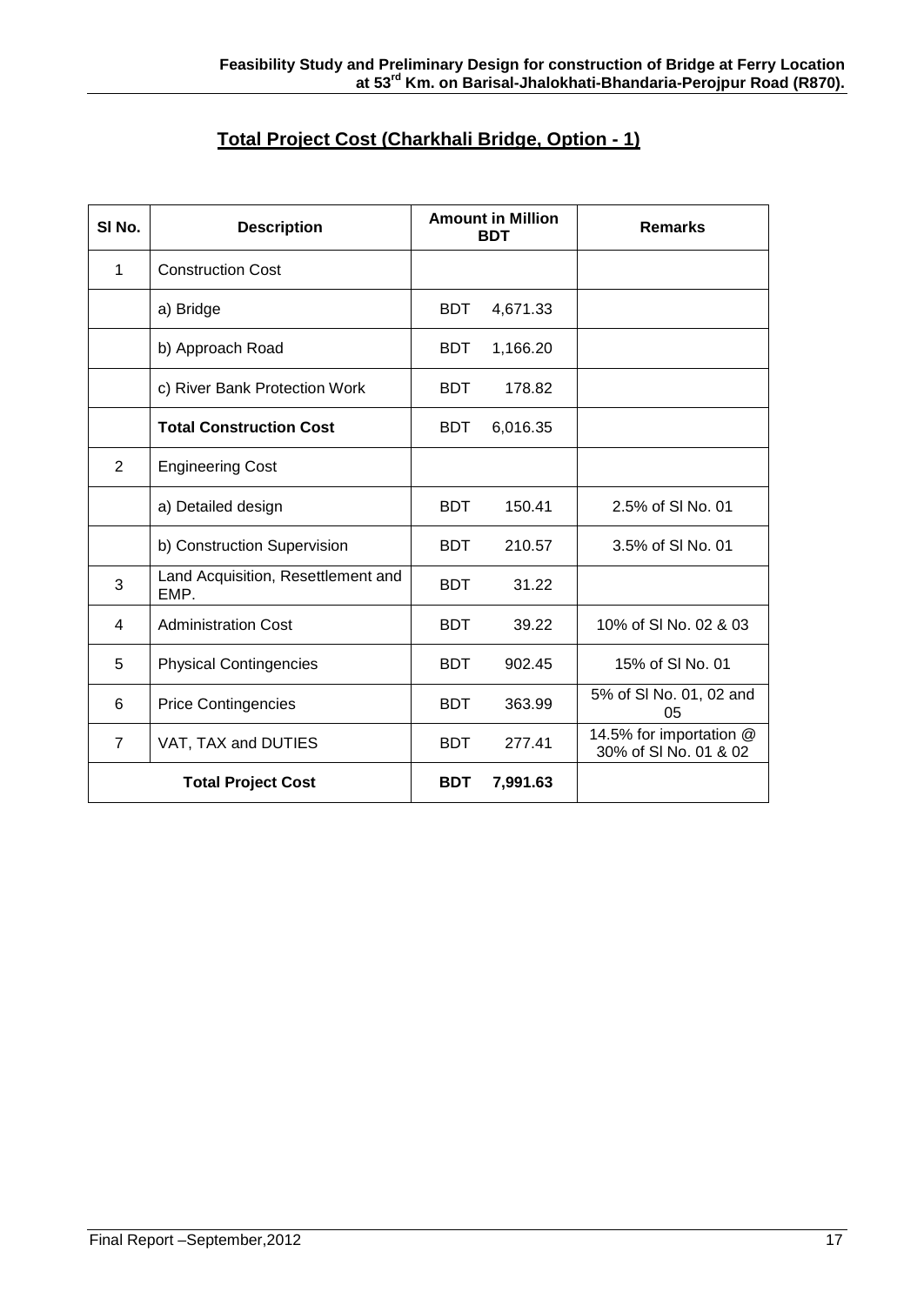| SI <sub>No.</sub>         | <b>Description</b>                         | <b>Amount in Million</b><br><b>BDT</b> |          | <b>Remarks</b>                                   |
|---------------------------|--------------------------------------------|----------------------------------------|----------|--------------------------------------------------|
| 1                         | <b>Construction Cost</b>                   |                                        |          |                                                  |
|                           | a) Bridge                                  | <b>BDT</b>                             | 4,562.21 |                                                  |
|                           | b) Approach Road                           | <b>BDT</b>                             | 35.00    |                                                  |
|                           | c) River Bank Protection Work              | <b>BDT</b>                             | 178.82   |                                                  |
|                           | <b>Total Construction Cost</b>             | <b>BDT</b>                             | 4,776.03 |                                                  |
| 2                         | <b>Engineering Cost</b>                    |                                        |          |                                                  |
|                           | a) Detailed design                         | <b>BDT</b>                             | 119.40   | 2.5% of SI No. 01                                |
|                           | b) Construction Supervision                | <b>BDT</b>                             | 167.16   | 3.5% of SI No. 01                                |
| 3                         | Land Acquisition, Resettlement and<br>EMP. | <b>BDT</b>                             | 3.03     |                                                  |
| 4                         | <b>Administration Cost</b>                 | <b>BDT</b>                             | 28.96    | 10% of SI No. 02 & 03                            |
| 5                         | <b>Physical Contingencies</b>              | <b>BDT</b>                             | 716.40   | 15% of SI No. 01                                 |
| 6                         | <b>Price Contingencies</b>                 | <b>BDT</b>                             | 288.95   | 5% of SI No. 01, 02 and<br>05                    |
| $\overline{7}$            | VAT, TAX and DUTIES                        | <b>BDT</b>                             | 220.22   | 14.5% for importation @<br>30% of SI No. 01 & 02 |
| <b>Total Project Cost</b> |                                            | <b>BDT</b>                             | 6,081.36 |                                                  |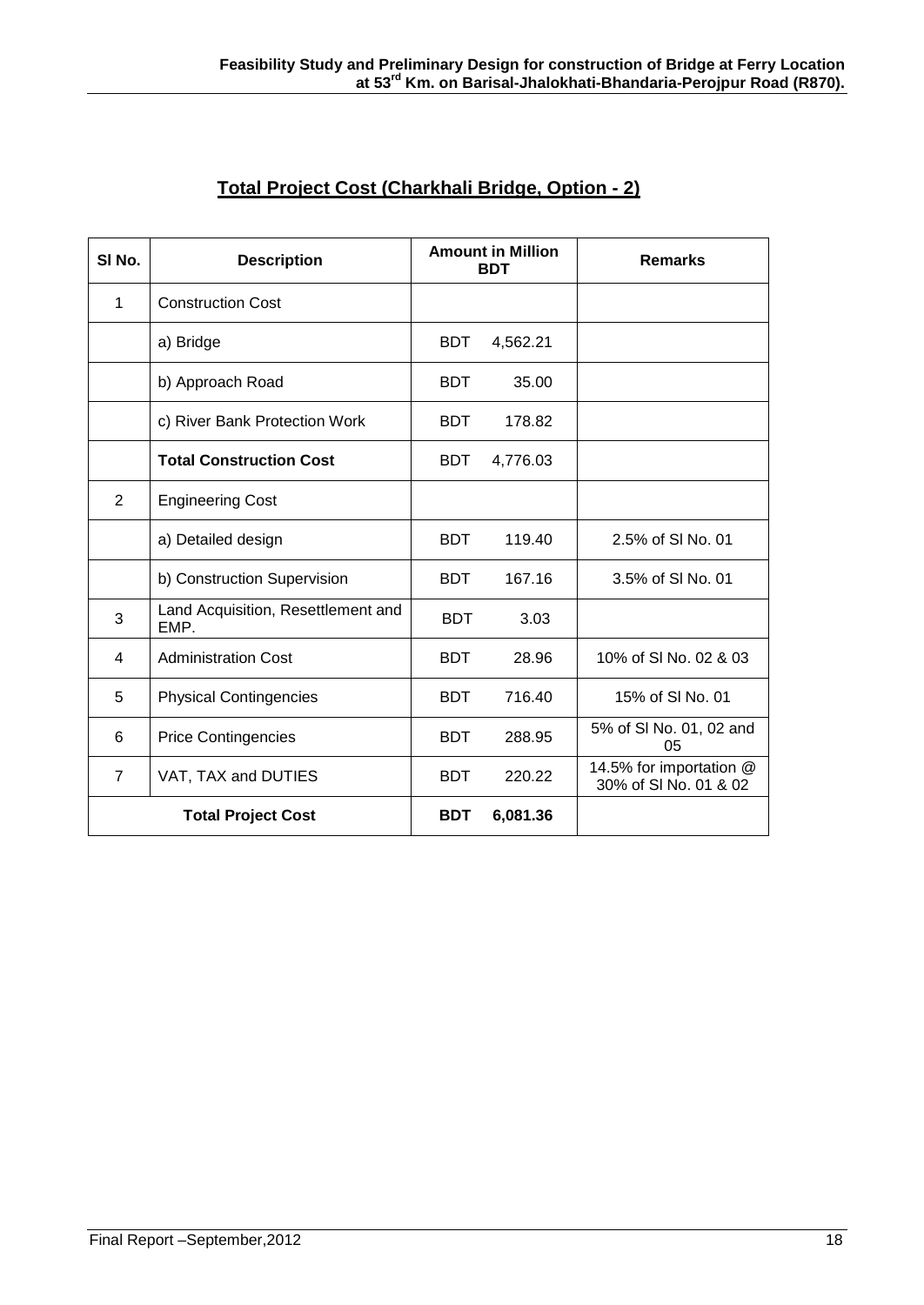| SI <sub>No.</sub> | <b>Description</b>                         | <b>Amount in Million</b><br><b>BDT</b> |          | <b>Remarks</b>                                   |
|-------------------|--------------------------------------------|----------------------------------------|----------|--------------------------------------------------|
| 1                 | <b>Construction Cost</b>                   |                                        |          |                                                  |
|                   | a) Bridge                                  | <b>BDT</b>                             | 4,945.65 |                                                  |
|                   | b) Approach Road                           | <b>BDT</b>                             | 177.00   |                                                  |
|                   | c) River Bank Protection Work              | <b>BDT</b>                             | 178.82   |                                                  |
|                   | <b>Total Construction Cost</b>             | <b>BDT</b>                             | 5,301.47 |                                                  |
| $\overline{2}$    | <b>Engineering Cost</b>                    |                                        |          |                                                  |
|                   | a) Detailed design                         | <b>BDT</b>                             | 132.54   | 2.5% of SI No. 01                                |
|                   | b) Construction Supervision                | <b>BDT</b>                             | 185.55   | 3.5% of SI No. 01                                |
| 3                 | Land Acquisition, Resettlement and<br>EMP. | <b>BDT</b>                             | 15.31    |                                                  |
| $\overline{4}$    | <b>Administration Cost</b>                 | <b>BDT</b>                             | 33.34    | 10% of SI No. 02 & 03                            |
| 5                 | <b>Physical Contingencies</b>              | <b>BDT</b>                             | 795.22   | 15% of SLNo. 01                                  |
| 6                 | <b>Price Contingencies</b>                 | <b>BDT</b>                             | 320.74   | 5% of SI No. 01, 02 and<br>0 <sub>5</sub>        |
| $\overline{7}$    | VAT, TAX and DUTIES                        | <b>BDT</b>                             | 244.45   | 14.5% for importation @<br>30% of SI No. 01 & 02 |
|                   | <b>Total Project Cost</b>                  | <b>BDT</b>                             | 7,028.62 |                                                  |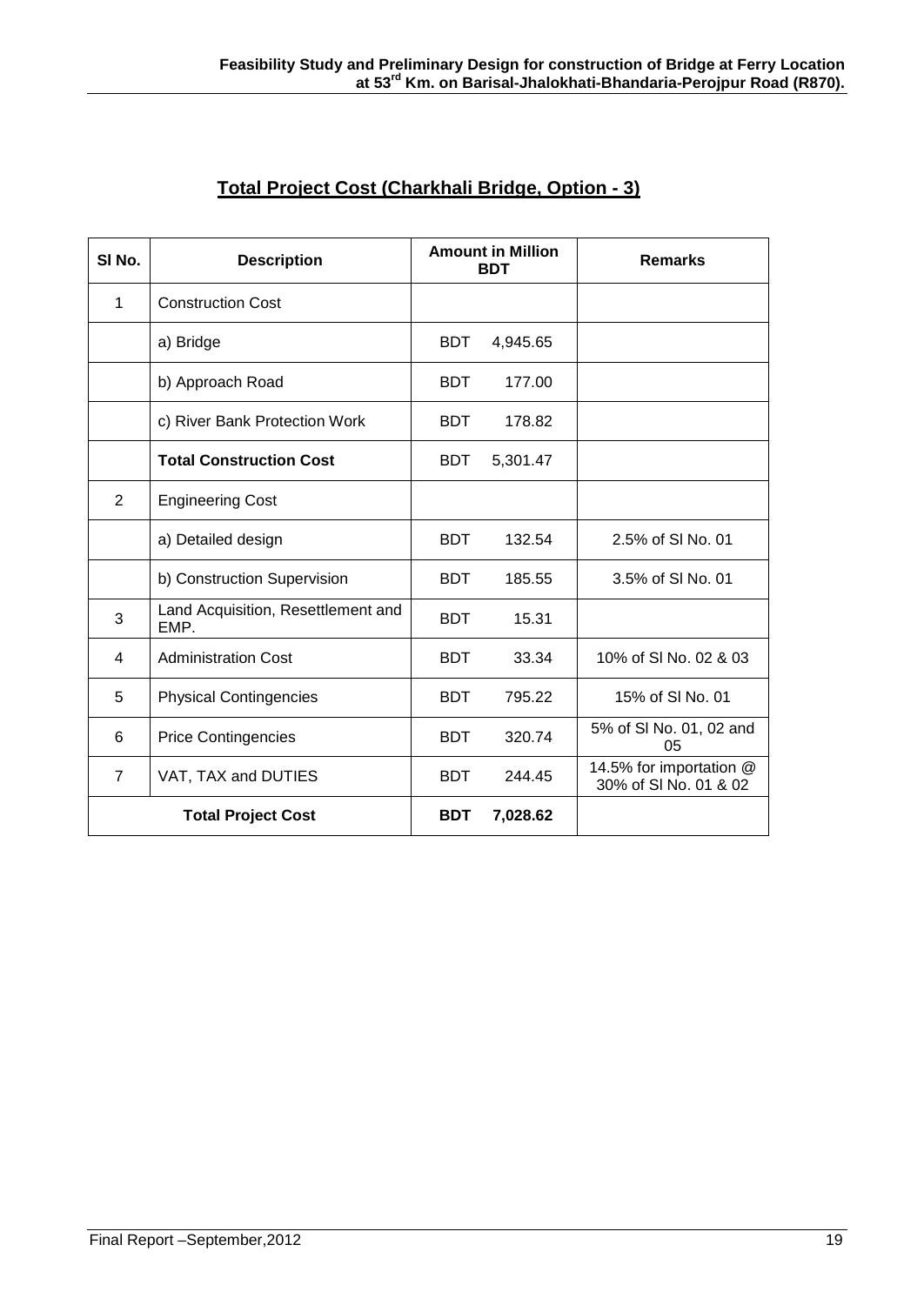## **Total Project Cost (Charkhali Bridge, Option - 4)**

| SI <sub>No.</sub> | <b>Description</b>                         | <b>Amount in Million</b><br><b>BDT</b> | <b>Remarks</b>                                   |
|-------------------|--------------------------------------------|----------------------------------------|--------------------------------------------------|
| 1                 | <b>Construction Cost</b>                   |                                        |                                                  |
|                   | a) Bridge                                  | <b>BDT</b><br>5982.2                   |                                                  |
|                   | b) Approach Road                           | <b>BDT</b><br>720.54                   |                                                  |
|                   | c) River Bank Protection Work              | <b>BDT</b><br>178.82                   |                                                  |
|                   | <b>Total Construction Cost</b>             | <b>BDT</b><br>6881.56                  |                                                  |
| $\overline{2}$    | <b>Engineering Cost</b>                    |                                        |                                                  |
|                   | a) Detailed design                         | <b>BDT</b><br>172.03                   | 2.5% of SI No. 01                                |
|                   | b) Construction Supervision                | <b>BDT</b><br>240.85                   | 3.5% of SI No. 01                                |
| 3                 | Land Acquisition, Resettlement and<br>EMP. | 22.4<br><b>BDT</b>                     |                                                  |
|                   |                                            |                                        |                                                  |
| $\overline{4}$    | <b>Administration Cost</b>                 | <b>BDT</b><br>43.30                    | 10% of SI No. 02 & 03                            |
| 5                 | <b>Physical Contingencies</b>              | <b>BDT</b><br>688.1                    | 10%-15% of SI No. 01                             |
| 6                 | <b>Price Contingencies</b>                 | 368.16<br><b>BDT</b>                   | 5% of SI No. 01, 02 and<br>05                    |
| $\overline{7}$    | VAT, TAX and DUTIES                        | <b>BDT</b><br>364.72                   | 14.5% for importation @<br>30% of SI No. 01 & 02 |
|                   | <b>Total Project Cost</b>                  | <b>BDT</b><br>8781.12                  |                                                  |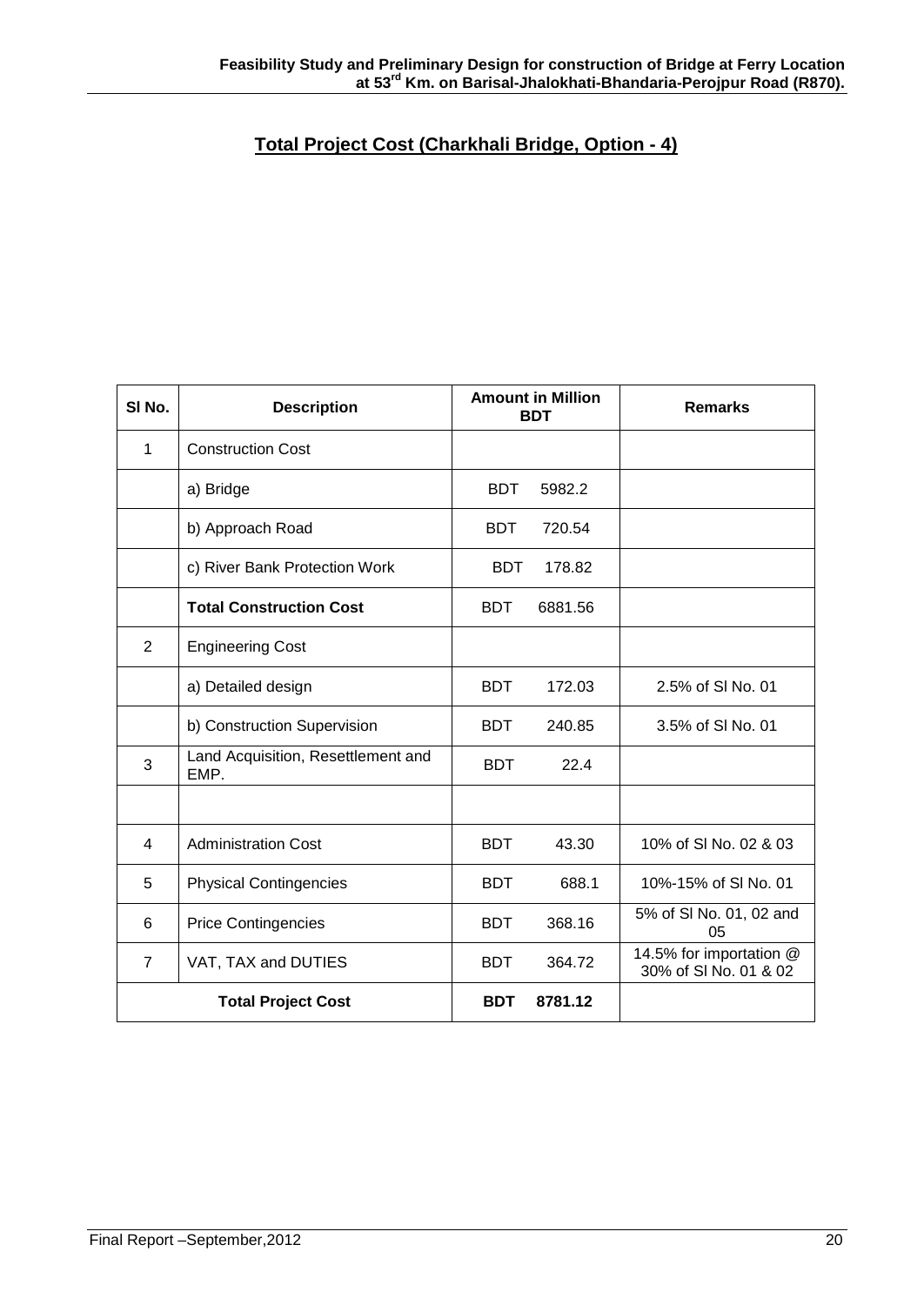# **SUMMARY OF COST OF FOUR LANE BRIDGE**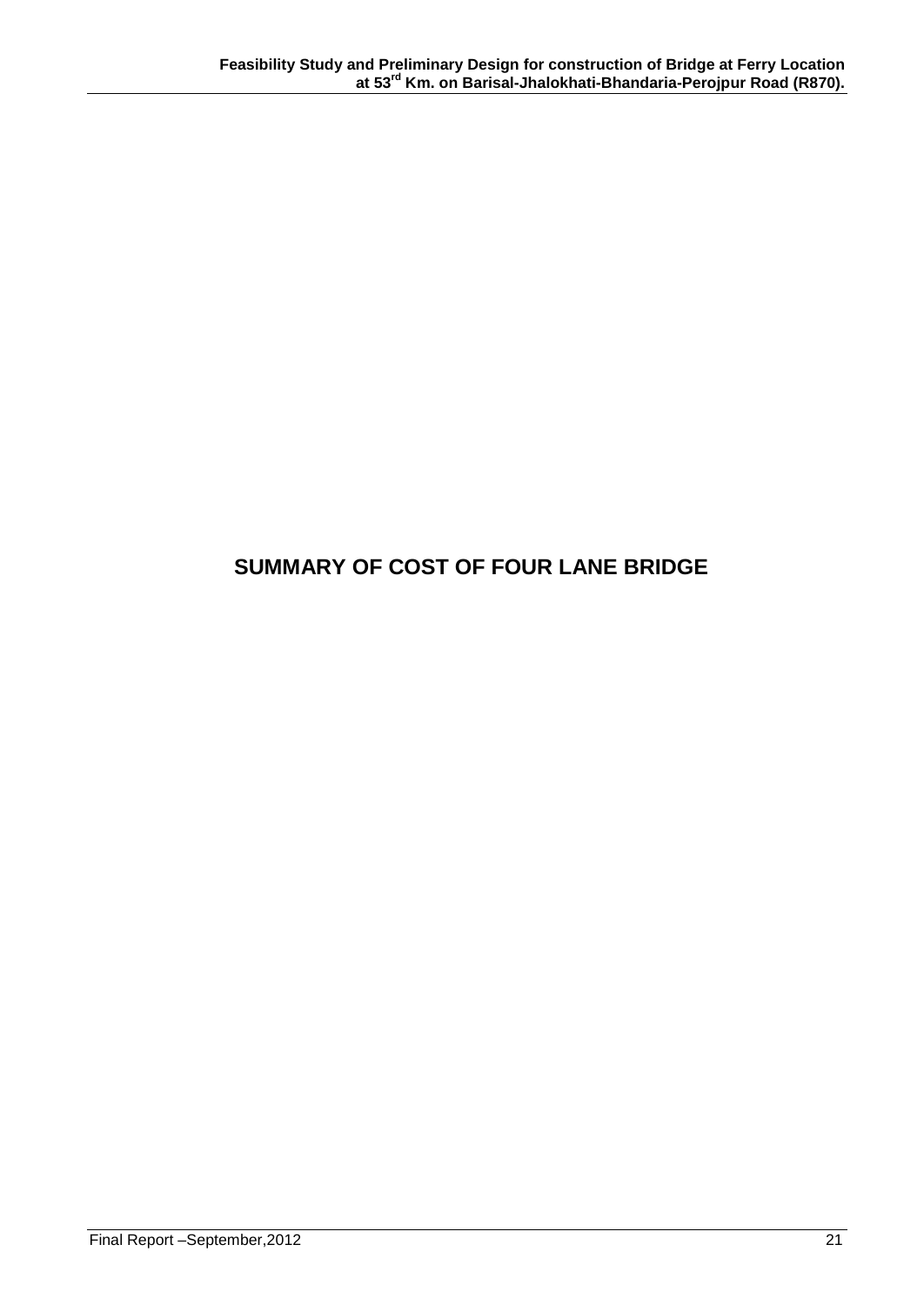# **Total Project Cost (Charkhali Bridge, Option - 1)**

| SI <sub>No.</sub>         | <b>Description</b>                         | <b>Amount in Million</b><br><b>BDT</b> |           | <b>Remarks</b>                                   |
|---------------------------|--------------------------------------------|----------------------------------------|-----------|--------------------------------------------------|
| 1                         | <b>Construction Cost</b>                   |                                        |           |                                                  |
|                           | a) Bridge                                  | <b>BDT</b>                             | 8,716.94  |                                                  |
|                           | b) Approach Road                           | <b>BDT</b>                             | 1,166.20  |                                                  |
|                           | c) River Bank Protection Work              | BDT.                                   | 178.82    |                                                  |
|                           | <b>Total Construction Cost</b>             | BDT                                    | 10,061.96 |                                                  |
| $\overline{2}$            | <b>Engineering Cost</b>                    |                                        |           |                                                  |
|                           | a) Detailed design                         | <b>BDT</b>                             | 251.55    | 2.5% of SI No. 01                                |
|                           | b) Construction Supervision                | <b>BDT</b>                             | 352.17    | 3.5% of SI No. 01                                |
| 3                         | Land Acquisition, Resettlement and<br>EMP. | <b>BDT</b>                             | 31.22     |                                                  |
| 4                         | <b>Administration Cost</b>                 | <b>BDT</b>                             | 63.49     | 10% of SI No. 02 & 03                            |
| 5                         | <b>Physical Contingencies</b>              | <b>BDT</b>                             | 1,509.29  | 15% of SI No. 01                                 |
| 6                         | <b>Price Contingencies</b>                 | <b>BDT</b>                             | 608.75    | 5% of SI No. 01, 02 and<br>05                    |
| $\overline{7}$            | VAT, TAX and DUTIES                        | <b>BDT</b>                             | 463.96    | 14.5% for importation @<br>30% of SI No. 01 & 02 |
| <b>Total Project Cost</b> |                                            | <b>BDT</b>                             | 13,342.39 |                                                  |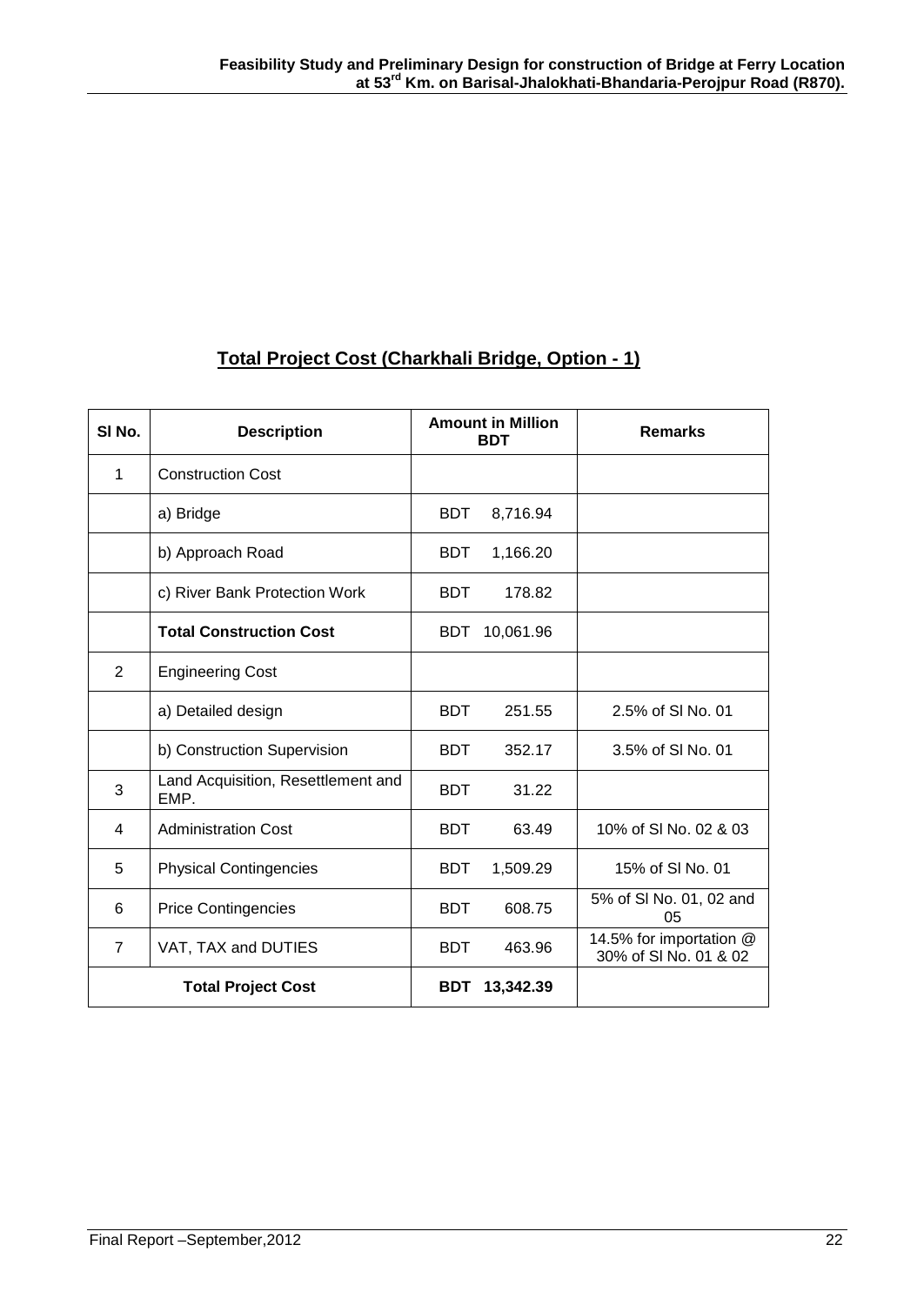| SI <sub>No.</sub>         | <b>Description</b>                         | <b>Amount in Million</b><br><b>BDT</b> |           | <b>Remarks</b>                                   |
|---------------------------|--------------------------------------------|----------------------------------------|-----------|--------------------------------------------------|
| 1                         | <b>Construction Cost</b>                   |                                        |           |                                                  |
|                           | a) Bridge                                  | <b>BDT</b>                             | 8,517.77  |                                                  |
|                           | b) Approach Road                           | <b>BDT</b>                             | 35.00     |                                                  |
|                           | c) River Bank Protection Work              | <b>BDT</b>                             | 178.82    |                                                  |
|                           | <b>Total Construction Cost</b>             | <b>BDT</b>                             | 8,731.59  |                                                  |
| $\overline{2}$            | <b>Engineering Cost</b>                    |                                        |           |                                                  |
|                           | a) Detailed design                         | <b>BDT</b>                             | 218.29    | 2.5% of SI No. 01                                |
|                           | b) Construction Supervision                | <b>BDT</b>                             | 305.61    | 3.5% of SI No. 01                                |
| 3                         | Land Acquisition, Resettlement and<br>EMP. | <b>BDT</b>                             | 3.03      |                                                  |
| 4                         | <b>Administration Cost</b>                 | <b>BDT</b>                             | 52.69     | 10% of SI No. 02 & 03                            |
| 5                         | <b>Physical Contingencies</b>              | <b>BDT</b>                             | 1,309.74  | 15% of SI No. 01                                 |
| 6                         | <b>Price Contingencies</b>                 | <b>BDT</b>                             | 528.26    | 5% of SI No. 01, 02 and<br>0 <sub>5</sub>        |
| $\overline{7}$            | VAT, TAX and DUTIES                        | <b>BDT</b>                             | 402.61    | 14.5% for importation @<br>30% of SI No. 01 & 02 |
| <b>Total Project Cost</b> |                                            | <b>BDT</b>                             | 11,551.82 |                                                  |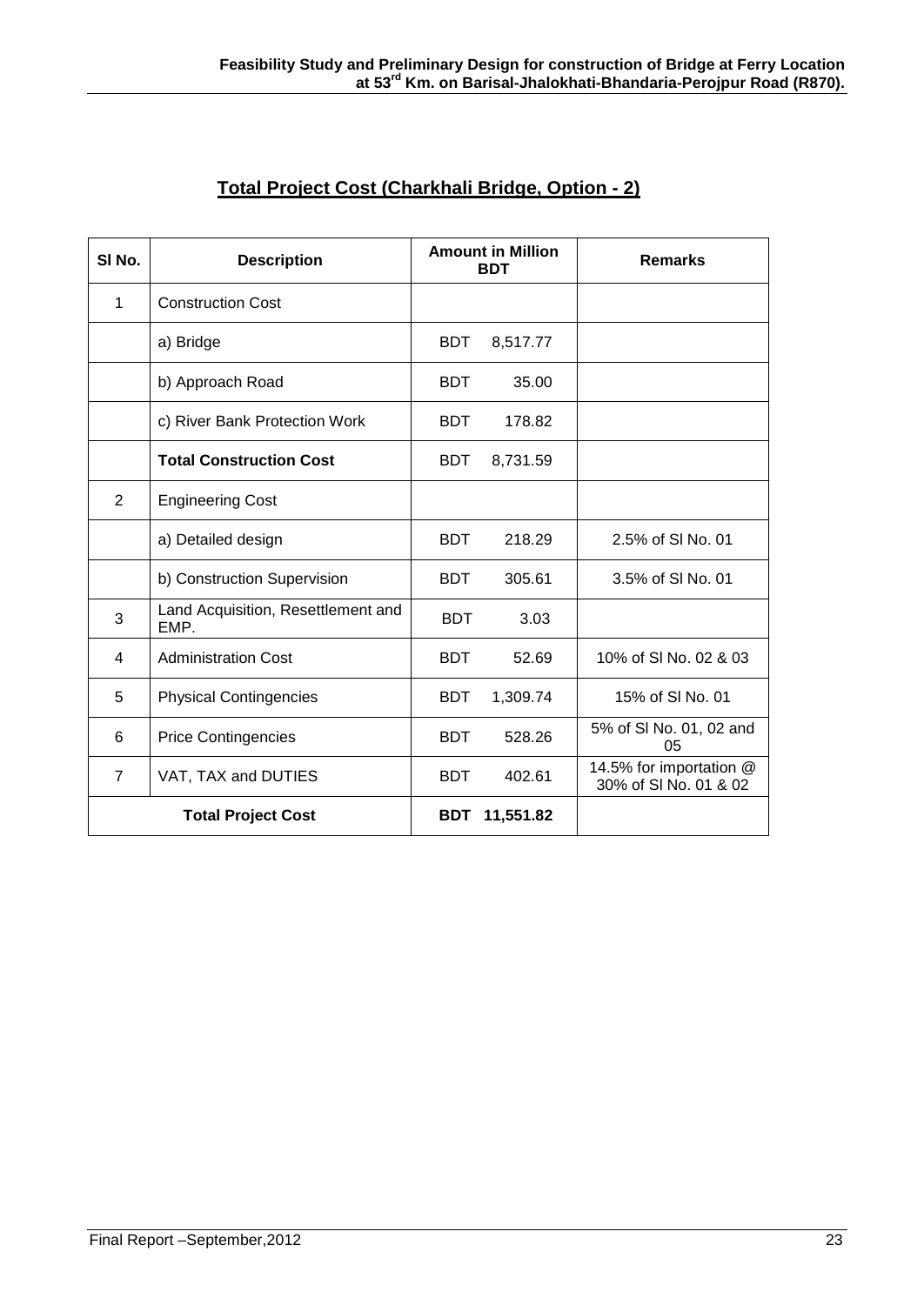| SI <sub>No.</sub>         | <b>Description</b>                         | <b>Amount in Million</b><br><b>BDT</b> |           | <b>Remarks</b>                                   |
|---------------------------|--------------------------------------------|----------------------------------------|-----------|--------------------------------------------------|
| 1                         | <b>Construction Cost</b>                   |                                        |           |                                                  |
|                           | a) Bridge                                  | <b>BDT</b>                             | 9,248.43  |                                                  |
|                           | b) Approach Road                           | <b>BDT</b>                             | 177.00    |                                                  |
|                           | c) River Bank Protection Work              | <b>BDT</b>                             | 178.82    |                                                  |
|                           | <b>Total Construction Cost</b>             | <b>BDT</b>                             | 9,604.25  |                                                  |
| 2                         | <b>Engineering Cost</b>                    |                                        |           |                                                  |
|                           | a) Detailed design                         | <b>BDT</b>                             | 240.11    | 2.5% of SI No. 01                                |
|                           | b) Construction Supervision                | <b>BDT</b>                             | 336.15    | 3.5% of SI No. 01                                |
| 3                         | Land Acquisition, Resettlement and<br>EMP. | <b>BDT</b>                             | 15.31     |                                                  |
| $\overline{\mathbf{4}}$   | <b>Administration Cost</b>                 | <b>BDT</b>                             | 59.16     | 10% of SI No. 02 & 03                            |
| 5                         | <b>Physical Contingencies</b>              | <b>BDT</b>                             | 1,440.64  | 15% of SI No. 01                                 |
| 6                         | <b>Price Contingencies</b>                 | <b>BDT</b>                             | 581.06    | 5% of SI No. 01, 02 and<br>05                    |
| $\overline{7}$            | VAT, TAX and DUTIES                        | <b>BDT</b>                             | 442.85    | 14.5% for importation @<br>30% of SI No. 01 & 02 |
| <b>Total Project Cost</b> |                                            | <b>BDT</b>                             | 12,719.52 |                                                  |